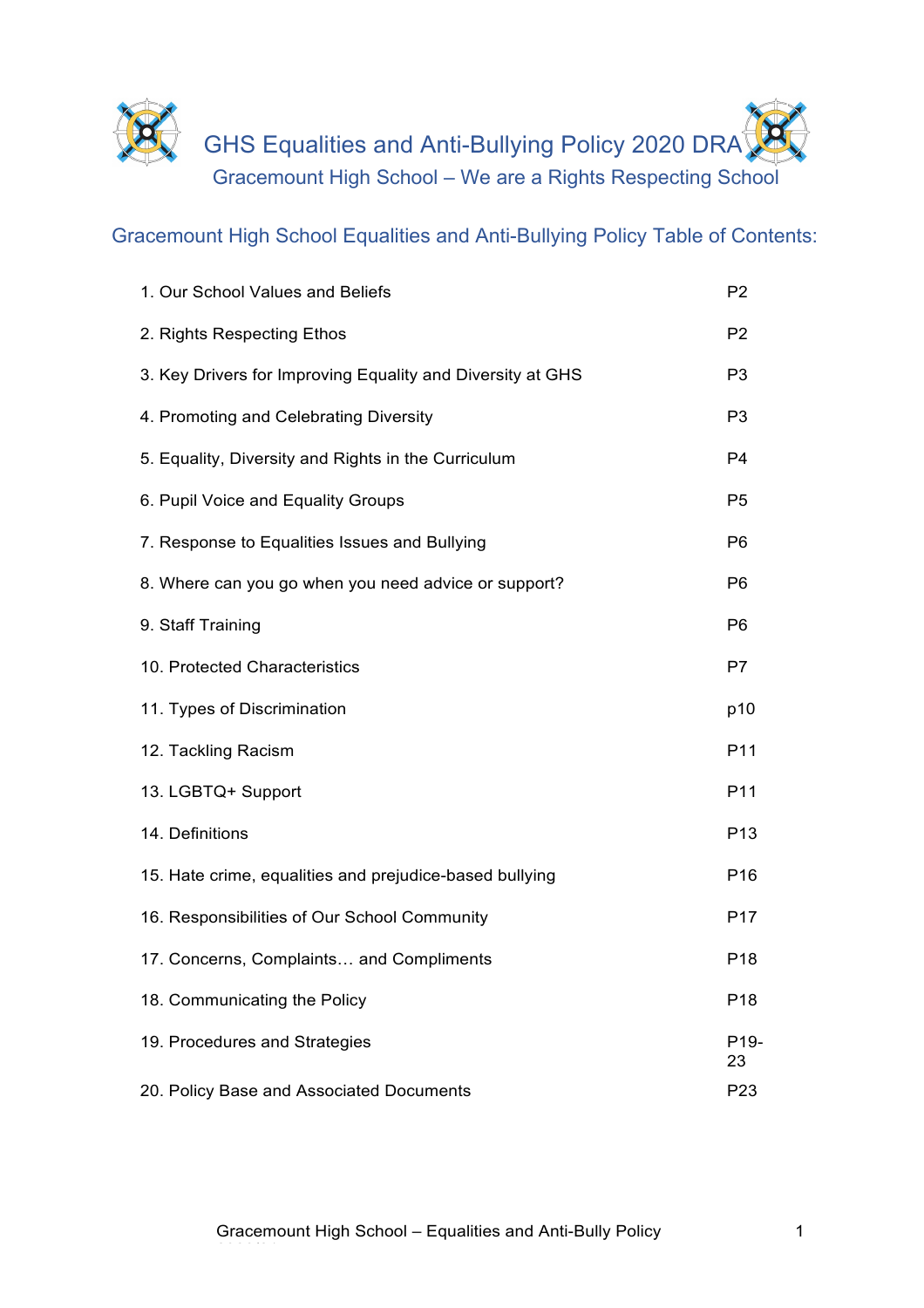## OUR SCHOOL VALUES AND BELIEFS

Gracemount High School is a *GOLD LEVEL* Rights Respecting School, we are committed to advancing equality of opportunity for all, understanding and valuing diversity and work actively towards eliminating all forms of bullying and discrimination. During our rights respecting journey we have made it our goal to put children's rights at the centre of what we do and in turn the UN Convention on the Rights of a Child (UNCRC) directly influences all of our work.

Our vision statement **"Gracemount High School creates a Responsible, Respectful and Safe community that values learning, success and wellbeing"** was developed in partnership with our staff, pupils and school community. It was created with the values of the UNCRC in mind and we believe that we learn and work in a safe caring environment that promotes growth for all.

Over the past five years we have realised that promoting and celebrating equalities and diversity is equally important as dealing with bullying issues. We know the effects that bullying and discrimination can have on pupils' feelings of worth, on their school work and in the community. We actively foster good relations between diverse groups and individuals.

We recognise that certain individuals and groups in society experience disadvantage. prejudice or discrimination on account of their age, disability, ethnicity, gender, gender change, looked-after status, religion or belief, sexual orientation and socio economic status or any combination of these.

*The UNCRC includes a number of Articles that link directly to anti-bullying and we believe that by being a rights respecting school it will help us create a positive ethos of respect between all of our school pupils, teachers and support staff. The UNCRC also celebrates and promotes children and young people to celebrate differences and to respect everyone no matter who they are.*

### Rights Respecting SchoolEthos

A key part of our strategy for promoting equalities, diversity and tackling bullying is the culture that we create through out rights respecting ethos. Children's rights and the UNCRC were created to ensure that all children can thrive and achieve in life many of the articles of the UNCRC link closely to equalities and anti-bullying but some of the key articles to remember are:

- **Article 2** You have the right to protection against discrimination.
- **Article 19** You have the right to be protected from being hurt or badly treated.
- **Article 29** You have the right to and education which develops your personality and your respect for other's rights and the environment.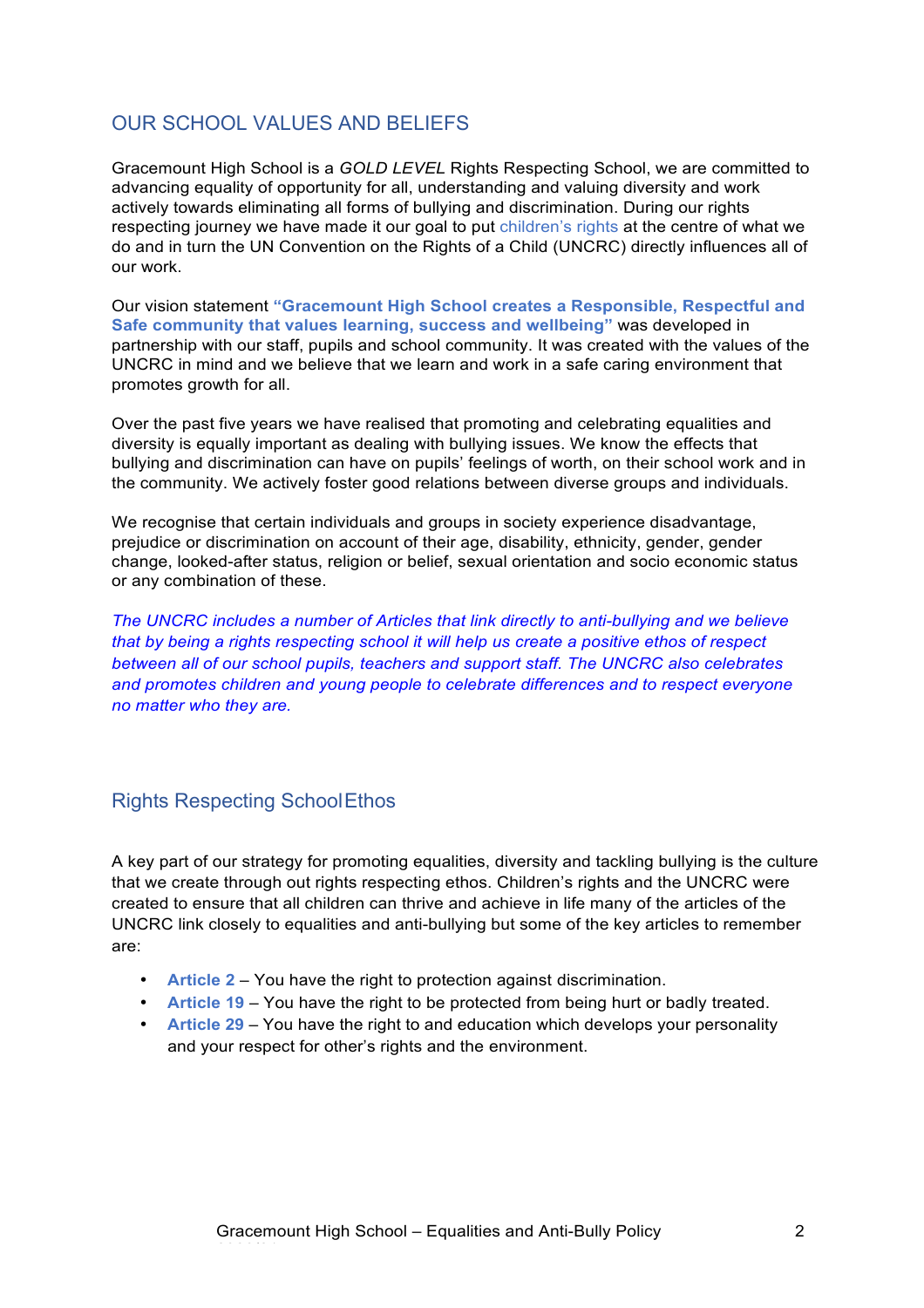# Key Drivers to Improving Equality and Diversity At GHS



## Promoting and Celebrating Diversity

As a rights respecting school one of our key goals is to promote and celebrate diversity and equality. As *Article 1* of the UNCRC states EVERYONE under the age of 18 has access to the rights, no matter who you are, where you come from or how you live your life. To increase the celebration of diversity in the school we have created an **equalities calendar**  throughout the year. This is a calendar that highlights special occasions throughout the year where we can celebrate diversity such as **Black History Month** in October and **LGBT History Month** and **Purple Friday** in February. We encourage pupils and staff to take part in events and activities throughout the year and to celebrate our work in school and on social media.

We also have our annual respect week in November that coincides with National Anti-Bullying Week. In 2020 our focus was on how we speak to each other and using Rights Respecting Language. This event happens each year and it is a celebration of children's rights and how we can support each other and defend the rights of others.

A link to our rights, equalities and diversity calendar can be found here. This highlights some of the key events in the year that we encourage pupils, staff and other members of our school community to get involved with.

**As well as promoting and celebrating diversity we actively want to defend the rights of others, this can mean things like actively teaching anti-racism or actively promoting equalities at all times.**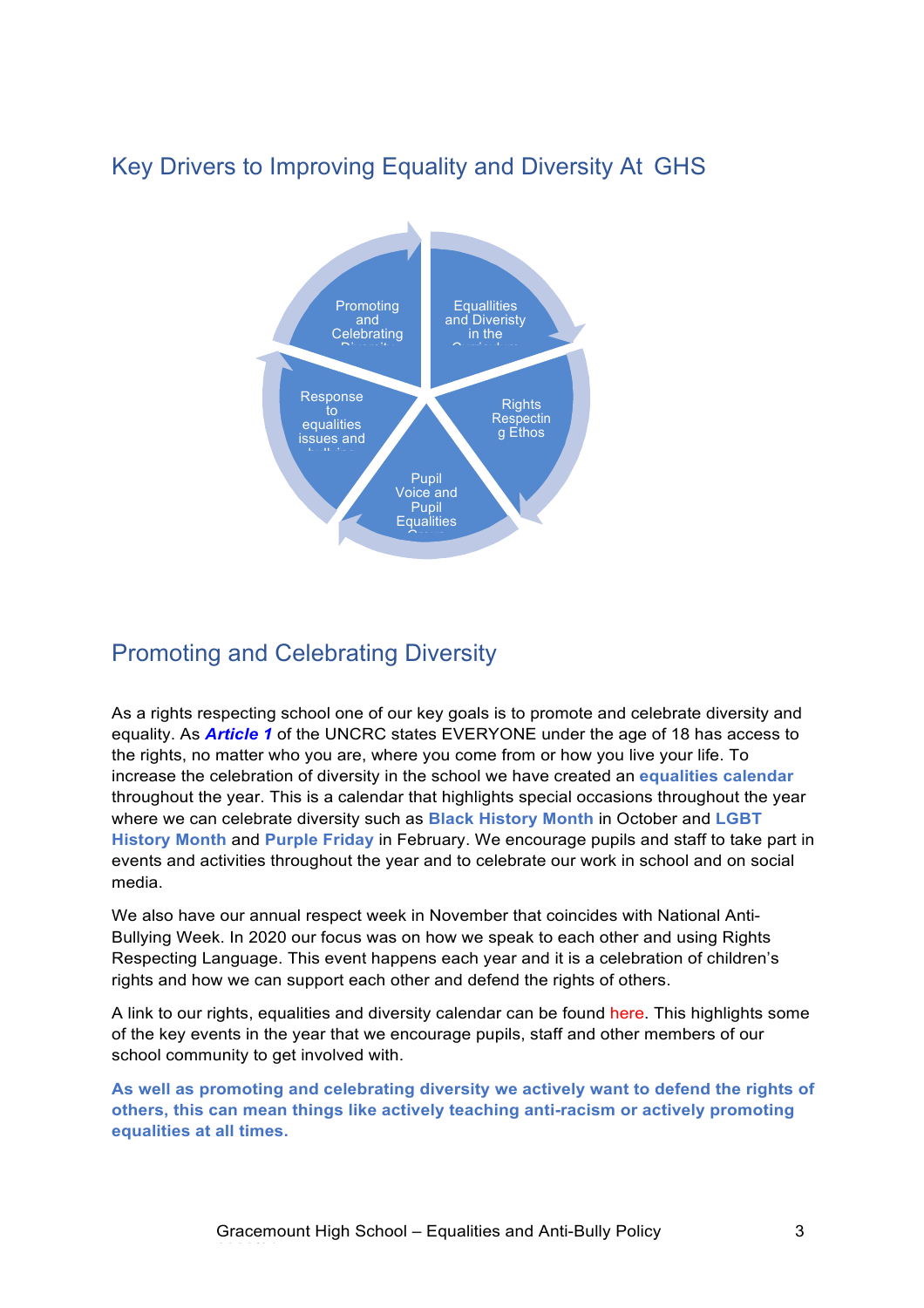# **Equality, Diversity and Rights in the Curriculum**

As well as celebrating equalities and diversity throughout the year we understand that it is extremely important to educate people in equalities issues. To ensure that we are doing this effectively we have created an equalities and diversity curriculum tracker for GHS.

This tracker was completed by all faculties and it allows us to know when we are educating pupils about equalities issues in throughout the school year. By educating young people on these issues it has a positive impact on bullying as the more people understand the less likely they are to display bullying behaviours to others. At Gracemount we realise that educating our young people will be a preventative measure and in turn lead to less bullying.

We actively try to encourage our curriculum to show a wide range of viewpoints and voices from a range of backgrounds to increase representation, especially in minority groups. We are also reviewing our curriculum to ensure that it is sensitive to most up to date information on equalities.

Another important factor to consider is that not all equalities issues involve bullying. As we help our young people learn more about equalities issues we know that this will have a positive impact on pupils wellbeing as a whole.

#### **Examples of equalities issues that do not involve direct bullying:**

- **A trans-gender pupil wants information on transitioning, where could they find this and where could they go for support?** *This is covered in the PSE curriculum the pupil could be supported by https://www.lgbtyouth.org.uk/*
- **A pupil wants to celebrate their culture and religious events in the school and feels that it is not addressed in the school calendar.** *Our RME lessons discuss many different cultures and help promote and understand them, we are planning a diversity day in 2021 and this could be addressed there too.*
- **A pupil has a physical disability and finds it difficult to move around the school, they ask staff for support.** *An individualised support plan can be put in place to support the pupil in school.*

Above shows a small number of examples, but it does highlight the importance of education and making information available to our young people. Our Pupil Support Leaders for each House Group are always available to answer any other questions linked to equalities that pupils, staff, parents or partners may have.

*As Article 17 of the UNCRC states, young people should have the right to information, through creating our curriculum tracker we hope to provide that key information on equalities and diversity.*

*Article 29 of the UNCRC states that a young persons education should have goals and help them to develop as a well rounded person. By increasing a young persons knowledge of equalities, rights and diversity we are helping them have a better understanding of the world.*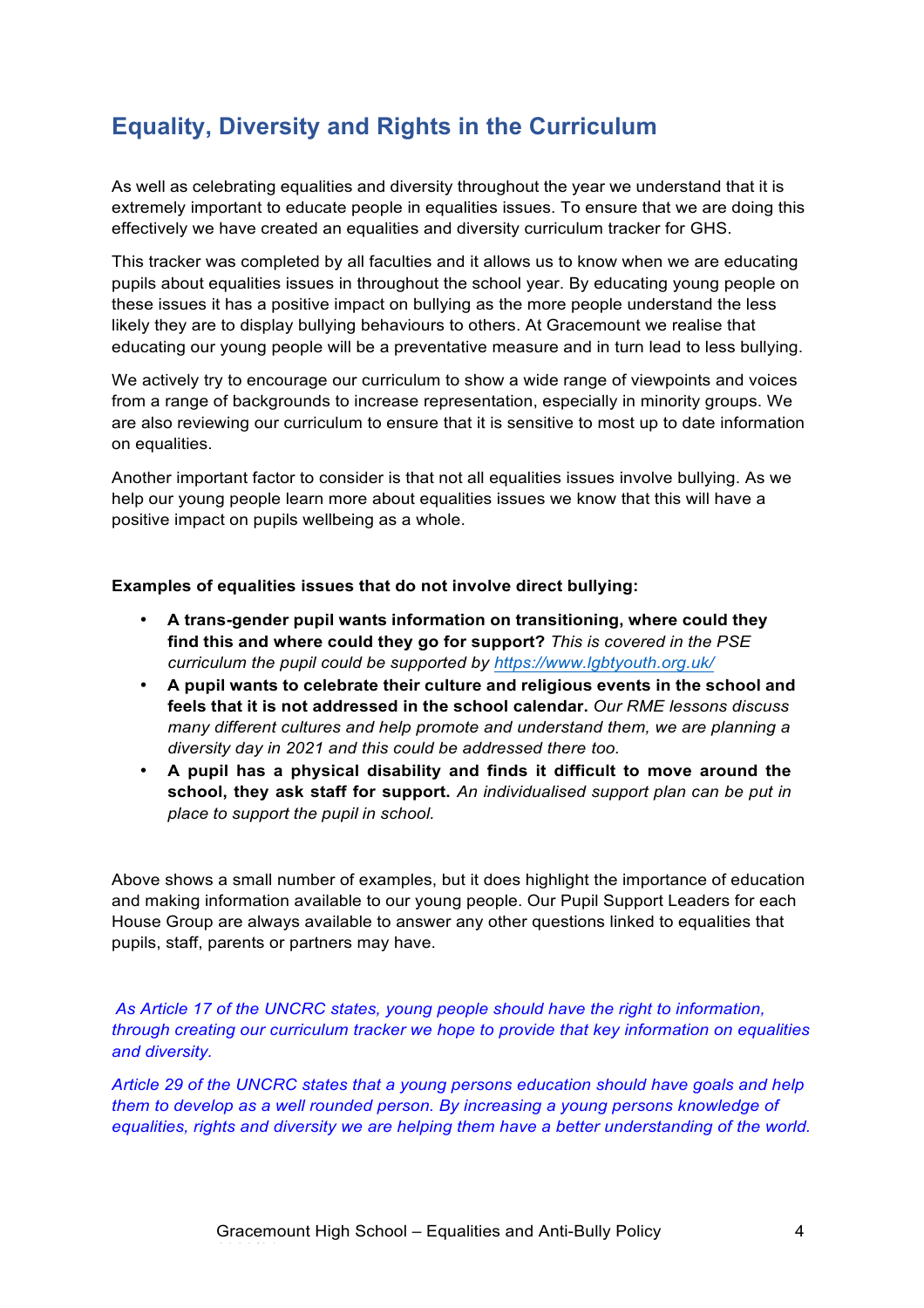# **Pupil Voice and Equality Groups**

*Article 12 of the UNCRC states that all young people should have a voice and should be consulted on decisions that will impact their life*. This is something that we take very seriously at GHS. We always strive to take pupil voice on board when making decision about the future of the school and it has been no different during the creation of this new equalities and anti-bullying policy. We have created a pupil Equalities and Anti-Bullying Group and asked for their opinion on how we deal with equalities issues and bullying in the school. We also carried out a pupil survey for all pupil on equalities and anti-bullying and the results were used to directly create this policy. Some of the key issue that were raised by the pupil feedback:

- GHS Pupil Equalities Group felt that we did not do enough to teach people about equalities issues and also the consequences of bullying.
	- $\circ$  Our response we have created our rights and equalities curriculum tracker and revisited the consequences of bullying during Respect Week.
- GHS Pupil Equalities Group wanted more celebration of diversity and equalities and to cover more equalities issues throughout the year.
	- Our Response we have created our new equalities and diversity calendar so that we can track all of the times that we celebrate diversity in the year.
- GHS Pupil Equalities Group wanted to focus more on supporting pupils who had been the victims of bullying or who want support with equalities issues.
	- o Our Response greater focus on this issue during PSE and our Pupil Support Leaders are dedicated to following up with pupils after dealing with such issues.

A key factor of pupil voice is our various groups in the school that pupils can get involved in. We want pupils to know the variety of group that they can join to help promote rights, diversity and equalities in the school. If you are interested in joining the groups below please speak to the staff member who runs the group.

#### **GHS Equalities Groups:**

- o **Rights Respecting School Award groups (Senior and Junior)**  Mrs Fleming and Mr Whale
- o **Pupil Leadership Team (S6 only in 2020/21 but we are looking to expand this)** – Ms Grieg
- o **Pupil Equalities and Diversity group**  Mr Whale.
- o **LGBTQ+ group**  Mrs McDonald

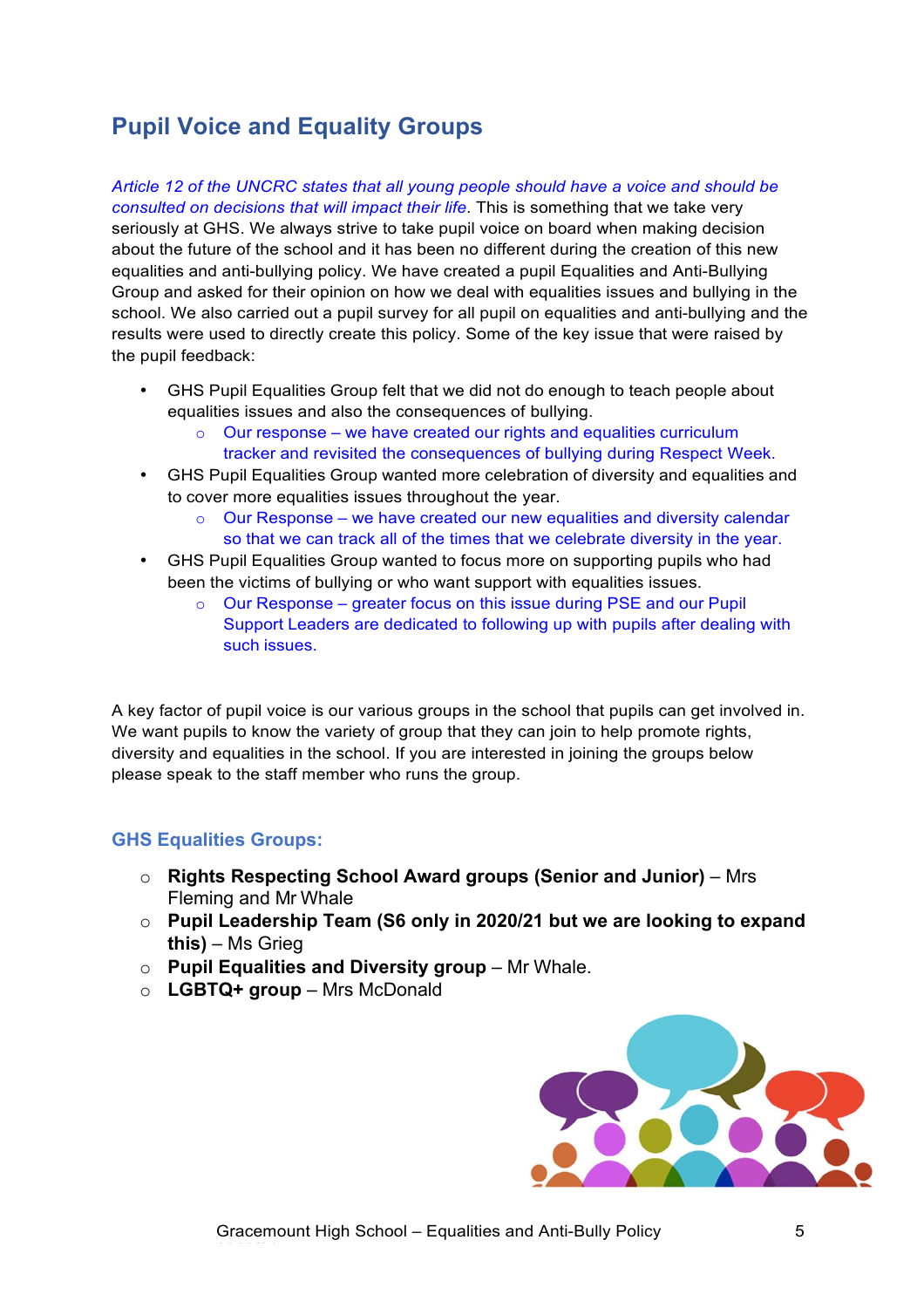## **Response to Equalities Issues and Bullying**

At Gracemount High School we want to deal with any equalities and bullying issues that impact on our young people. It is important to remember that not all equalities issues are linked to bullying and some may actually be linked to the school, home or wider life of our young people. One thing that will always be the same is our response to such issues. We will take every issue seriously and support our young people with them. We always say that the more information that we have, the better we can deal with a situation and with that in mind we would always encourage our young people to speak to our staff and seek support when needed. We go into more detail about the actions that we take to combat bullying linked to equalities issues in our responsibilities section.

## **Where can you go when you need advice or support with an equalities or bullying issue?**

There are a range of places that you could go for support and advice with equalities issues. We would always encourage pupils and families to speak to a member of staff when a bullying or equalities issue occur, the earlier we know about an issue the better we can deal with it. Places you can go for help:

- o Speak to your guidance teacher (Pupil Support Leader).
- $\circ$  Talk to a trusted teacher who could then point you in the direction of support.
- o Visit one of our pupil equalities groups (Pupil Council, LGBTQ+ Group, RRSA Group, Equalities Pupil Group etc). This can be particularly supportive as there may be other pupils who have experienced a similar situation to you and you can talk to them.
- $\circ$  Speak to a friend or relative and ask them for support in reporting to the school.
- $\circ$  In 2021 we are going to introduce a new QR code to the school that pupils can scan and it will automatically take them to a form that they can fill in. This will then be sent to Mr Whale and then to the relevant member of staff to deal with it. This form will let people report equalities issues or bullying issues.

## **Staff Training**

To ensure that our staff are fully aware of our current policy as well as national guidance, all staff have taken part in at least 3 hours of training on Equalities and Diversity this year. This included an online training course for all staff to complete and then a training session delivered by our Equalities Officer (Mr Whale). During this training we covered a range of equalities issues including protected characteristics, unconscious bias, equalities law and then our new school policy.

Our staff are fully committed to our Rights Respecting Ethos and to promoting Equalities Issues.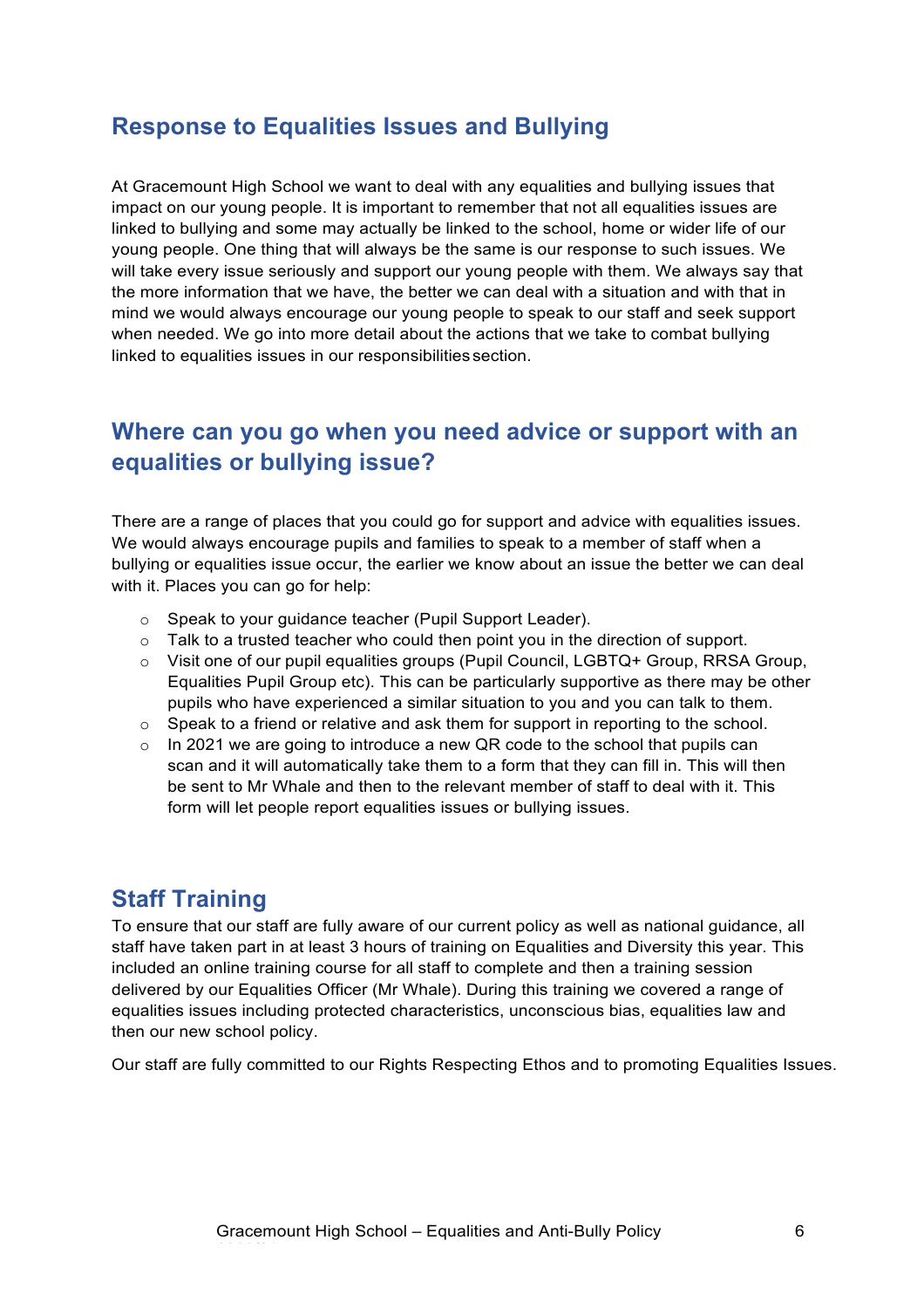# **Protected Characteristics**

The Equalities Act 2010 sets out a number of protected characteristics that are protected by law. The GHS Equalities and Anti-Bullying Policy also recognises and looks to protect those same characteristics.



# Religion, belied or lack of religion/belief

### **Definition**

Article 14 of the UNCRC states that no one should face discrimination for their religious beliefs or lack of religious. As a rights respecting school we celebrate all belief systems and try to educate pupils on different religions to help stop discrimination. Religious belief may be in an established religion such as Islam, Christianity, Judaism, Sikhism, Buddhism or Hinduism. The belief could be of a particular sect or group of a larger religion such as Protestantism or Catholicism, or in a newer belief system such as scientology. You are also protected by the act if you have no religious belief and should not be discriminated because of this.

### What are we doing as a school?

- Opportunities are created for pupils to observe religious occasions in the school, for example opt-in assemblies to mark Easter and Christmas, Eid celebration at the end of Ramadan.
- When Ramadan falls in term time, arrangements are made so that pupils can have access to washing and praying.
- Teaching about different religions and religious belief in our curriculum, especially in RME classes.

Gracemount High School – Equalities and Anti-Bully Policy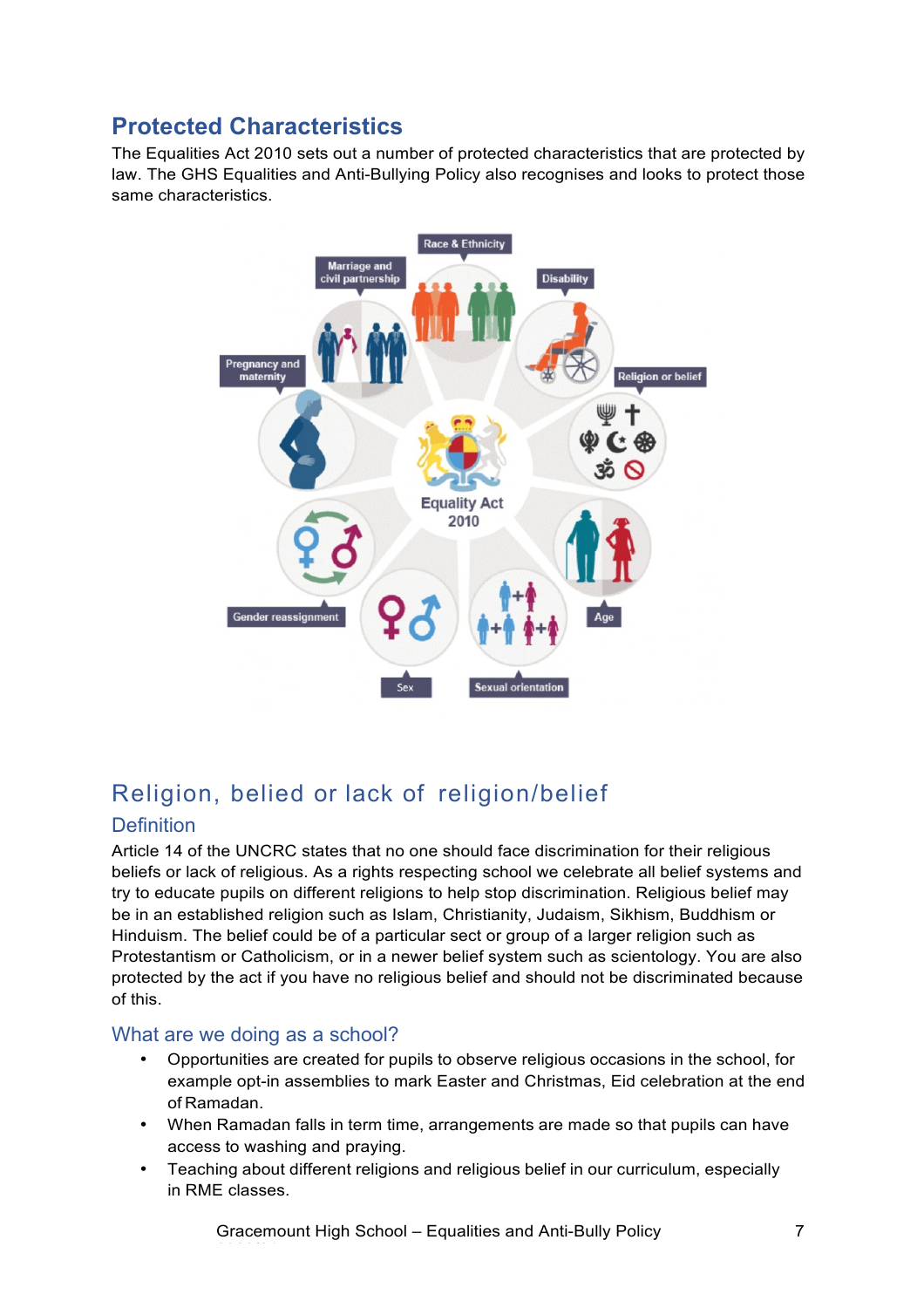# **Disability**

### **Definition**

If you have a disability this should not be a barrier to you completing your education or getting a job in the future. This could include any type of definition of disability such as a physical or mental disability. Correct support should be given to all people with a disability.

### What are we doing as a school?

- We ensure our school building is inclusive to all people, including people with a disability.
- We offer support to all people with a disability and ensure the correct plans are put in place to support them. This would be done through a young persons planning meeting with appropriate partner agencies.
- We include lessons on accepting and supporting people with disabilities in our PSE lessons.
- Additional support is offered to pupils with disabilities when looking for a pathway after school such as a job or a college or university course.

# Being or becoming a transsexual person

### **Definition**

Transgender people are protected under the equalities Act, and the Act no longer requires a person to be under medical supervision to be protected – so a woman who decides to live as a man but does not undergo any medical procedures would still be protected. Consideration to transgender people should be given when assigning toilets in school.

#### What are we doing as a school?

- The school has a supportive and active LGBT+ group and all pupils are welcome to attend.
- GHS teaches using the most up to date materials in PSE and this covers trans issues in multiple year groups.
- We have a yearly LGBT+ group led LGBT History Month and celebrate on Purple Friday.

# Race including colour, nationality, ethnic or national origin **Definition**

Tackling racism in GHS is one of our main objectives for the 2021/2022 session and beyond. No one should ever face discrimination race, colour, nationality, ethnicity or national origin. We are aware that the number of incidents involving racist language has increased over the last year and we are working to help combat this.

- Rights Respecting Language focus for the 2019/20 and 2020/21 sessions.
- Respect Week themed around anti-racist language in 2020 and 2021. This input was designed by the RRSA pupil group.
- PSE lessons themed around anti-racism and hate crime.
- Black History Month to be a key focus in 2021/22 session.

More information on how we tackle racism in school can be seen on page 11.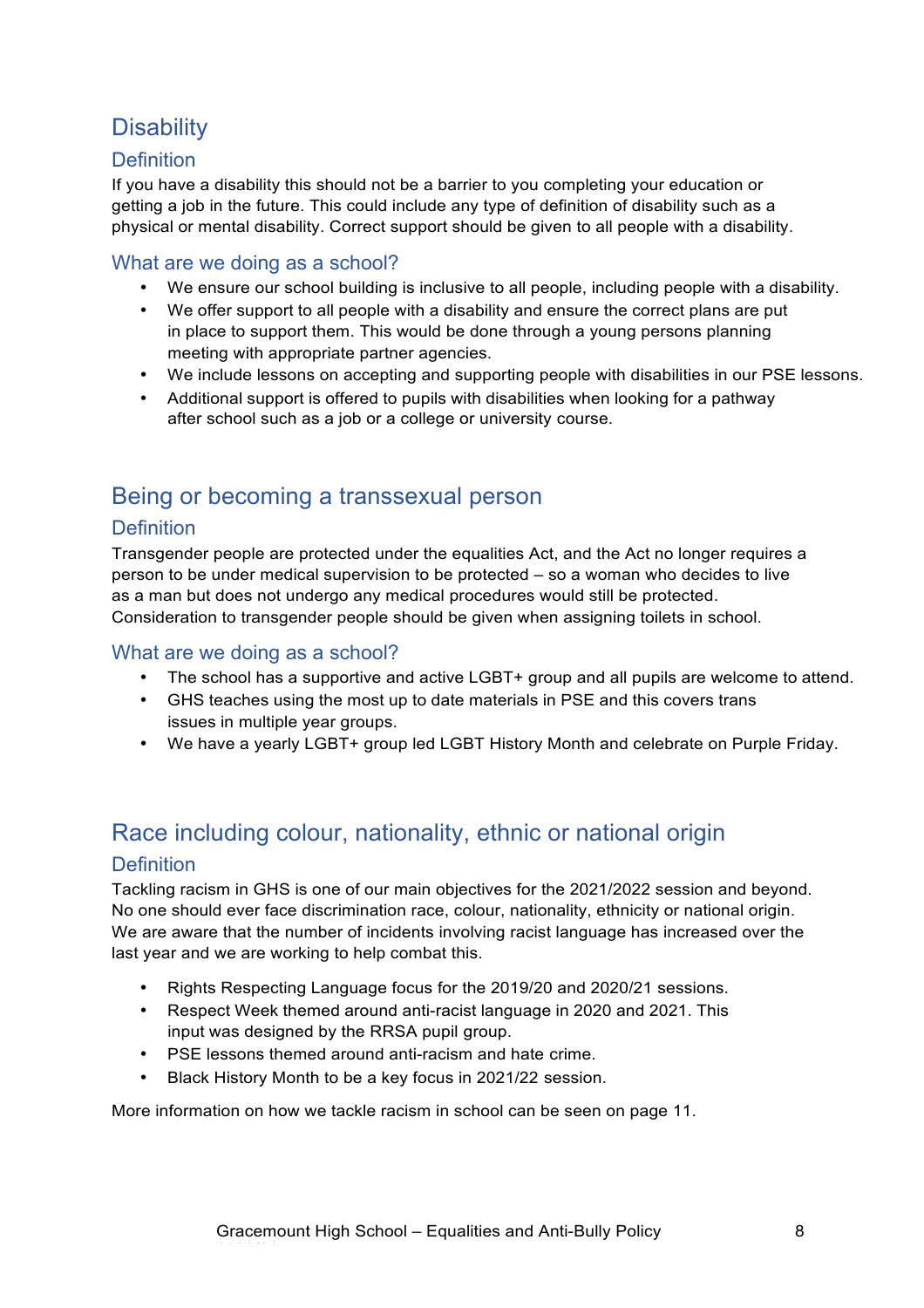# Age

### **Definition**

No one should be discriminated against because of their age and the equalities act protects people of all ages. For example people should not be left out of activities or miss out on opportunities just because of their age. However we do understand that some activities are age appropriate and therefore any laws or guidelines would be followed.

### What are we doing as a school?

- We are expanding our pupil leadership opportunities to more year groups in the 2021/22 session.
- Our RRSA group now includes both senior and junior pupils for the first time.
- We take all of our pupils views into account S1-S6 when surveying the school.

## Sex

### **Definition**

Discrimination due to someone's sex is not permitted under the Act. No one should be excluded from an activity or opportunity due to their sex.

#### What are we doing as a school?

- We create equal opportunities for our pupils and try to encourage gender equality. This is taught in PSE throughout S1-S6.
- We promote STEM to all pupils and encourage females to get involved with STEM subjects.
- Our School of Football promotes both a male and female team.
- We are dedicating one of our Equalities and Rights Calendar Months to gender equality in 2021/22.

# Sexual orientation

### Definition

Sexual orientation is also a protected characteristic under the act. A person's sexual orientation should never be a factor which causes them to be discriminated against.

### What are we doing as a school?

- The school has a supportive and active LGBT+ group and all pupils are welcome to attend.
- GHS teaches using the most up to date materials in PSE and this covers sexual orientation in multiple year groups.
- We have a yearly LGBT+ group led LGBT History Month and celebrate on Purple Friday.

#### Please Note:

Pregnancy and Maternity and Marriage and Civil Partnership are also protected characteristics under the Equalities Act 2010, however they are less relevant in schools and are not covered in this document.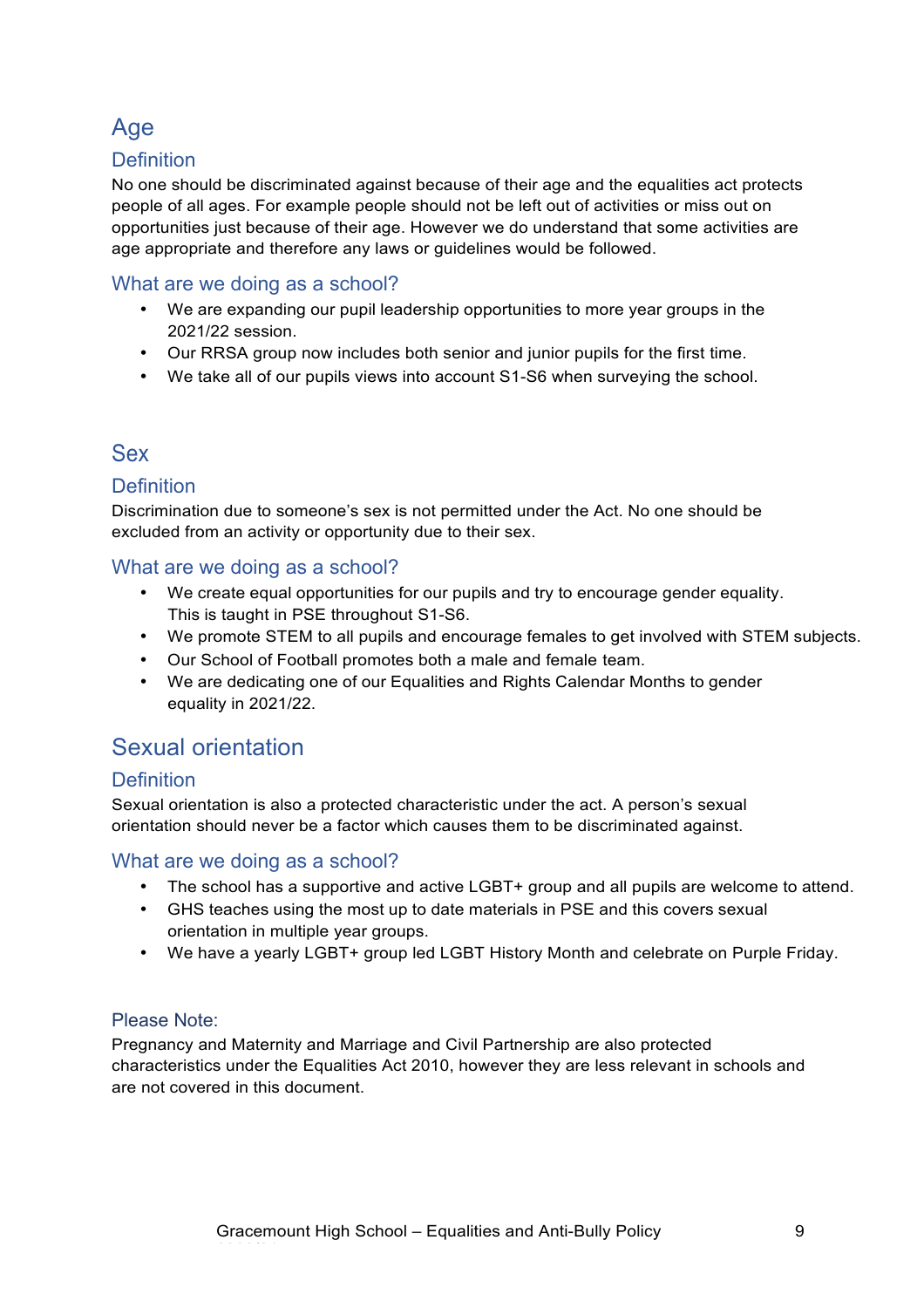# Types of Discrimination

# What is direct discrimination?

Direct discrimination takes place where a person treats another person who has a protected characteristic less favourably than he or she treats or would treat others not possession the protected characteristic.

The following types of conduct would be seen as examples of less favourable treatment:

- Segregating a person, or not allowing them to take part in activities, due to their race.
- Less favourable treatment of person due to their sex, for example not promoting someone into a position for being a woman.
- Not allowing a person to take part in an activity due to their sexual orientation.

Some types of positive discrimination can be applied through the act. For example, more favorable treatment of a disabled person trying to get a job.

## What is indirect discrimination?

Indirect discrimination can occur when a practice or policy discriminates against a protected characteristic. This may not always be obvious and it may be that the policy does not seem to discriminate on the surface.

An example could be a policy that is applied in the same way to all people, but then by doing this excludes people with a protected characteristic. If a gym has a policy that all people must have a fixed address to join, this could mean that people from a travelling background may not be able to join.

## What is harassment?

Harassment occurs where a person is subjected to unwanted conduct related to a relevant protected characteristic which has the purpose or effect of violating their dignity, or creating an intimidating, hostile, degrading, humiliating or offensive environment for them. This can include unwanted conduct of a sexual nature or that is related to gender reassignment or sex.

Harassment could be towards any of the protected characteristics and harassment can also occur to people who do not fall into the protected characteristics too. Harassment can occur in many forms and could be physical, verbal, mental or online harassment.

## What is victimisation?

Victimisation is when someone is wrongly treated after coming forward with a claim or discrimination against an employer or an orginisation. Victimisation is not permitted under the Equalities Act 2010 and so that people do not feel scared to come forward and report issues.

An example could be if someone reports an incident of sexual harassment on a school activity and is then excluded from activities in the future.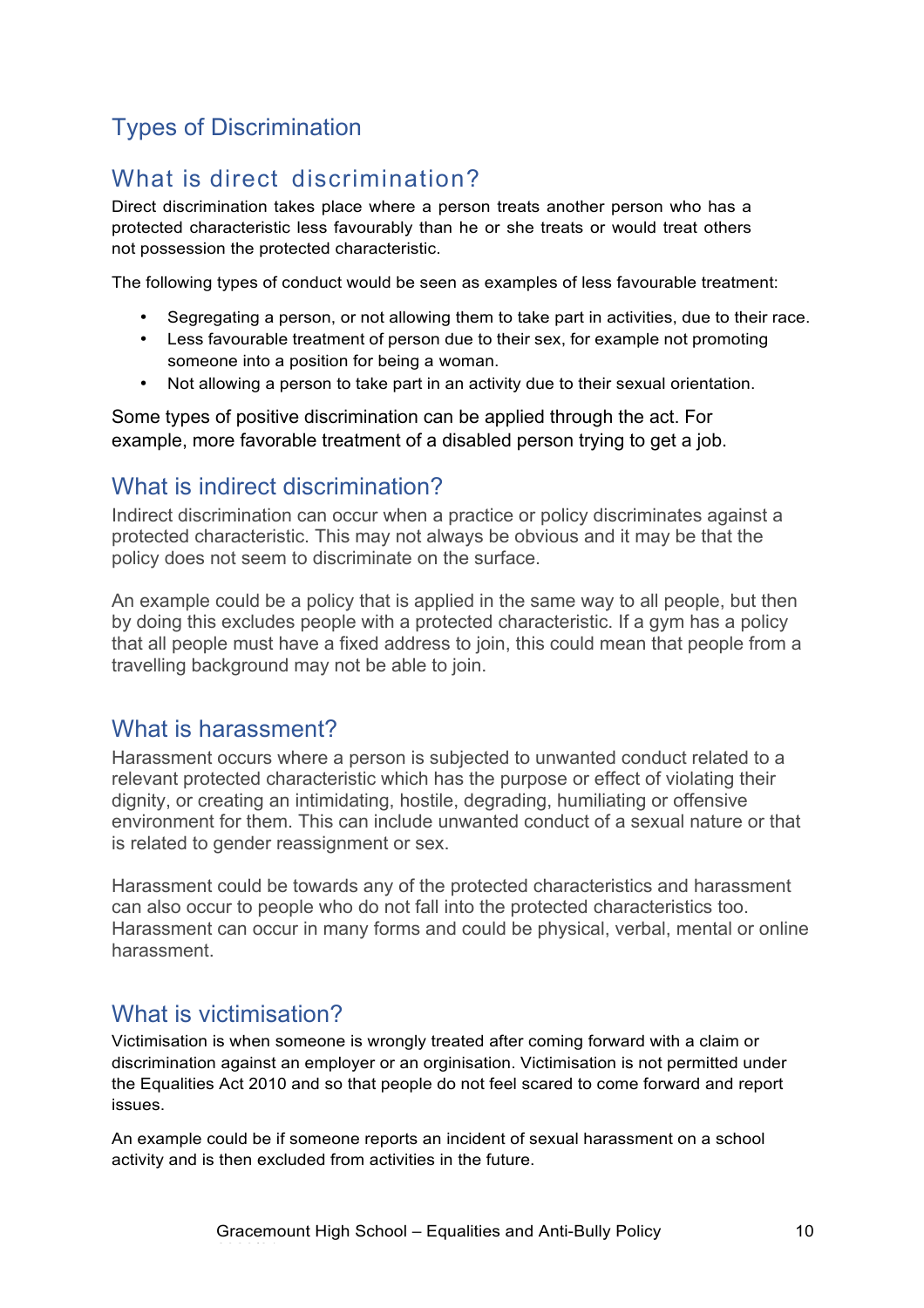# **Tackling Racism in the school**

There is no place for racism in our society and a key part of our rights respecting ethos is to tackle incidents of racism if they occur. For the past two years our Rights Respecting Schools steering group have recognised that racist language was being used by a small minority of people in the school and set out to help tackle this. We have had two campaigns during respect week that focus on the language that people use towards each other, with a focus on racist and homophobic language, and the impact that this can have.

As well as the Respect Week campaigns we have also added additional hate crime lessons into our PSE programme with input from out School Link Police Officer. In the lessons we talk about the consequences of racism and hate crime and the seriousness of this type of offense.

We take all incidents of racism seriously at Gracemount High School and ensure that they are fully recorded on equalities forms and that the incidents are dealt with and resolved. We take a restorative approach to dealing with racism as we know that it is best to educate people and work to restore relationships between the person displaying racism and the person that it impacts on.

If you feel that you have been the victim of a racist incident or if you feel that you have witnessed a racist incident it is important that you report this right away. The GHS staff will then fully investigate and put the appropriate actions in place. Where needed the school link police officer will also be involved.

# **LGBTQ+ Support**

The Gracemount High School LBGTQ+ Pupil Group is one of our longest standing equalities and pupil voice groups. The group offer pupils a place to meet to discuss LBGTQ+ issues and to meet new people and form friendships. The group also encourages the pupils involved to take part in LGBTQ+ campaigns and to promote LGBTQ+ issues within the school. Some of the work that group has done in the last 5 years:

- A weekly meeting for pupils from S1-S6 to talk about LGBTQ+ issues and share experiences.
- Each year the group plan a campaign during LGBTQ+ History Month, this involves pupils presenting at assemblies and a planned campaign that changes each year.
- A purple Friday event each year to celebrate the LGBTQ+ community. This often involves many staff and pupils dressing up and taking part in fund raising events.
- Help in promoting LGBTQ+ equality and rights within the school. An example of this was the group being instrumental in the school setting up our first gender neutral toilet.

The group also work with LGBT Youth Scotland and more information can be found on the following website: https://www.lgbtyouth.org.uk/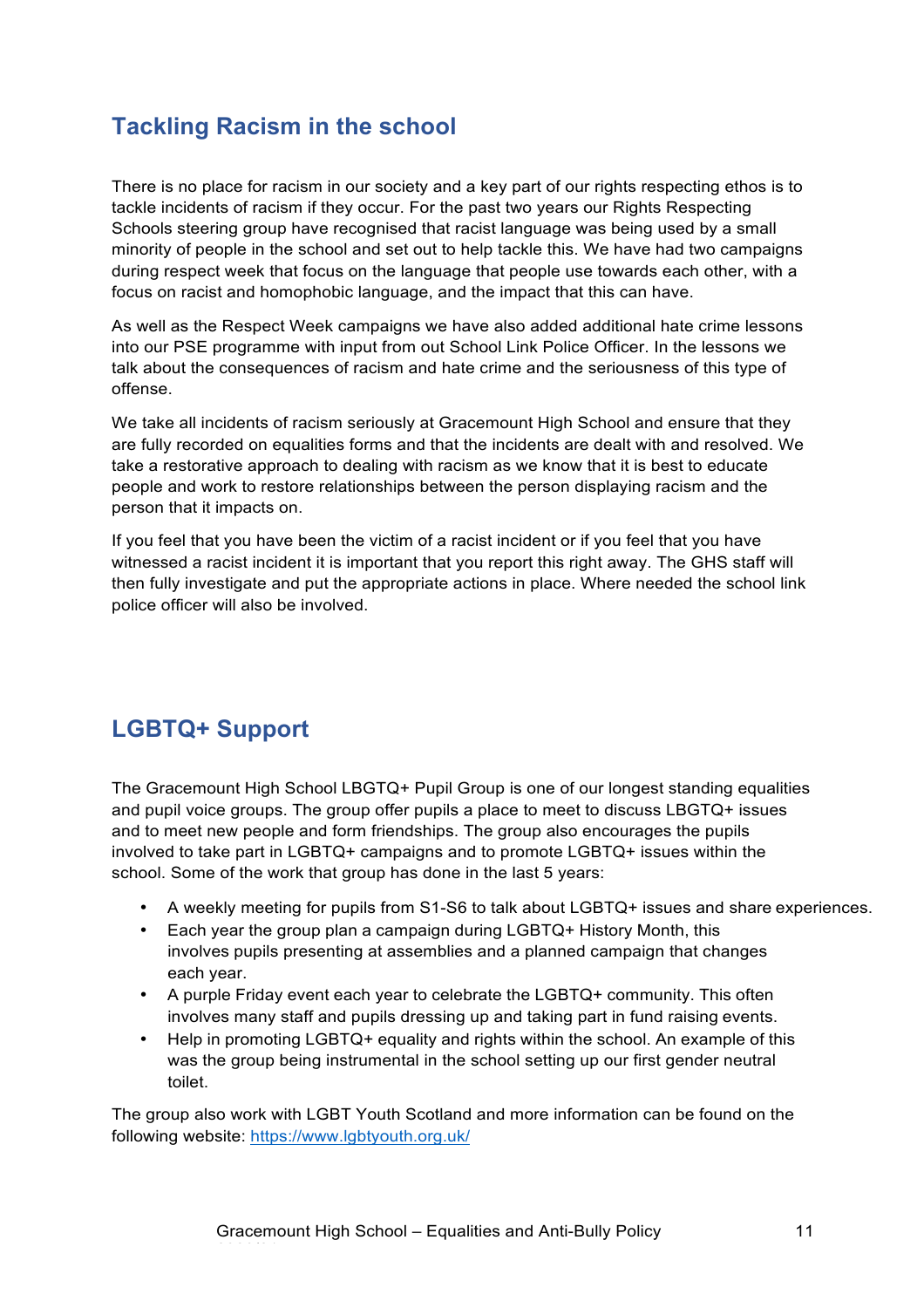# **LGBTQ+ Support Continued**

Bullying can be based on sexual orientation and is motivated by a prejudice against nonheterosexual people. It is also sometimes referred to as homophobic or biphobic bullying. Biphobic bullying refers to bullying targeted around bisexuality.

Children and young people do not have to be non-heterosexual themselves to experience homophobic or biphobic bullying. This type of bullying may be directed towards young people perceived to be non-heterosexual or bisexual or those who have non-heterosexual or bisexual friends or family.

Although homophobic bullying is distinct from sexist and transphobic bullying, it is related to these forms of bullying through underlying sexist attitudes. The term transgender is an umbrella term for those whose gender identity or expression differs in some way from the gender that was assigned to them at birth. Gender identity reflects an individual's internal sense of self as being male, female, or an identity between or outside the two. Some individuals identify as Lesbian, Gay, Bisexual, Transgender and Intersex plus (LGBTI+).

Transgender people can face significant societal prejudice, largely because they are perceived as not conforming to gender stereotypes, expectations and norms. As a result, those who identify as transgender, non-binary or gender questioning can be particularly vulnerable to bullying and prejudice. This can manifest in many ways, including name calling, deliberate mis-gendering and/or dead-naming. Dead naming is the act of referring to someone by their previous name and/or gender identity. An individual may also experience transphobic bullying as a result of a perception that they are LGBTI+ or that a parent, friend or family member is LGBTI+.

For further information: http://respectme.org.uk/wpcontent/uploads/2017/11/AddressingInclusion-FINAL-NOV-17- 1.pdf

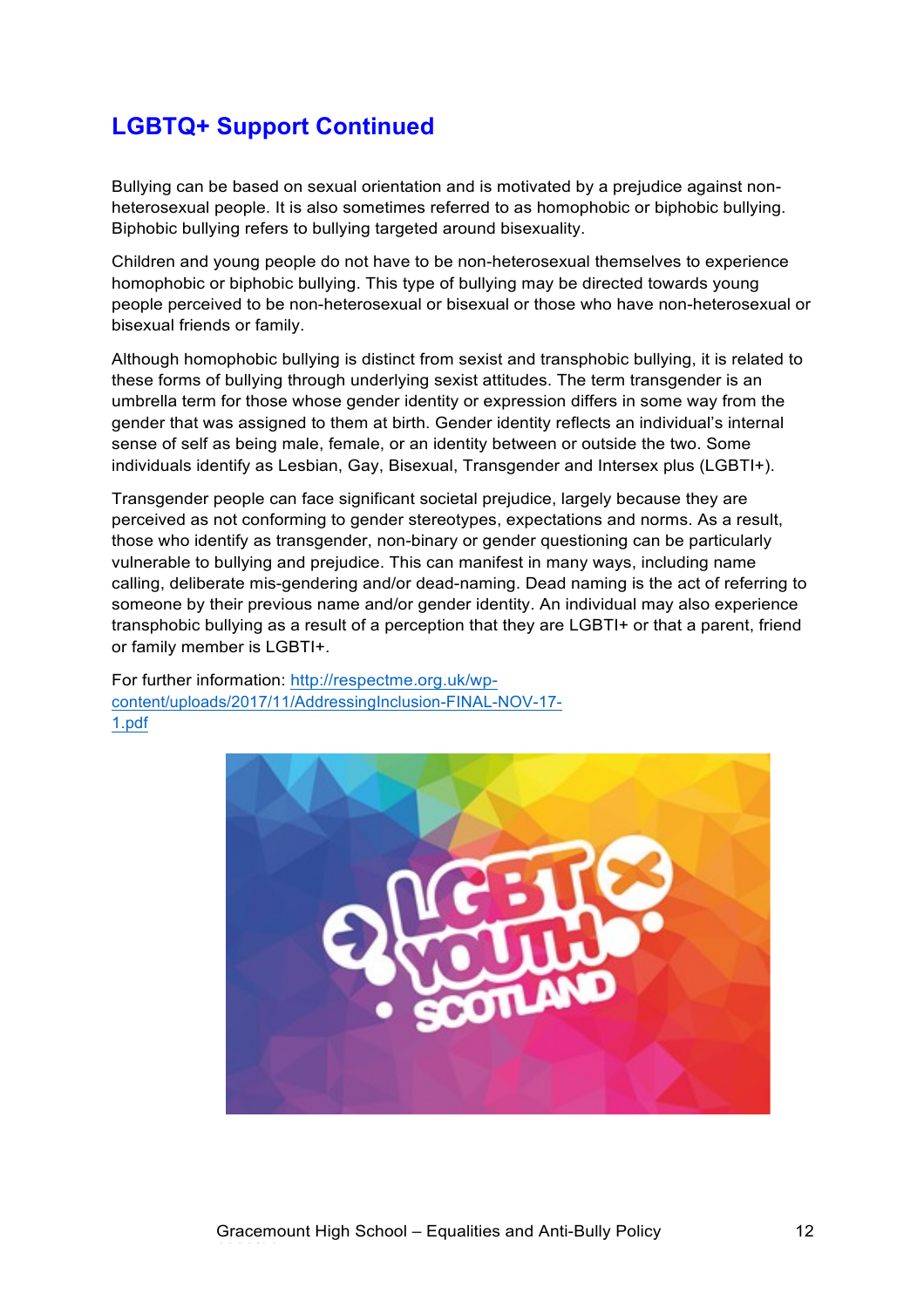# **Definitions**

#### **Bullying**

Bullying is NOT a normal part of growing up and should be challenged – bullying behaviour can make you feel frightened, threatened, left out or hurt. Bullying behaviour is an action either physical, **verbal**, social or psychological which hurts someone or group of people because they are perceived to be different. Article 19 of the UNCRC states that all children should be protected from harm including physical, mental or emotional harm and it is a key aspect of being a rights respecting school.

Bullying is abuse of (assumed) power. People who are bullied are affected by what someone else has done. The response to this is likely to be one of loss of power to stop it and fear that it will happen again. Feelings include loss of dignity or self-belonging. Bullying is also a breach of children's rights under several articles of the United Nations Convention on the Rights of the Child. Bullying can take place face to face, in and out of school and online.

**Bullying behaviour** is a more useful phrase than 'bully'. The term bully labels an individual with a fixed trait. Whereas bullying behaviour can be transient and temporary and can be changed/corrected.

**Person being bullied/**picked on/isolated or person on the receiving end of bullying behaviour are more useful phrases than 'victim'. The label victim can be disempowering. The term victim labels an individual with a fixed trait whereas bullying experiences can be temporary. There can also be a complex interplay between those involved and there may not be a clear beginning and end.

#### **Cyber-bullying**

Cyber-bullying is bullying behaviour that takes place via mobile phone or over the internet through emails, instant messaging and social networking websites.

#### **Equalities**

We use the legal definition of 'equalities' which gives protection to people who have specific characteristics - for example anyone belonging to the LGBT+ (lesbian, gay, bisexual, transgender, etc) community or from a minority ethnic group or disabled or old. It also includes those of particular faith groups. The Equality Act 2010 defines these as 'protected groups'. Looked-after children, young carers and children and young people from poor backgrounds are also included as equalities groups. Article 2 of the UNCRC focuses on non- discrimination and states that every child no matter who they are have the rights.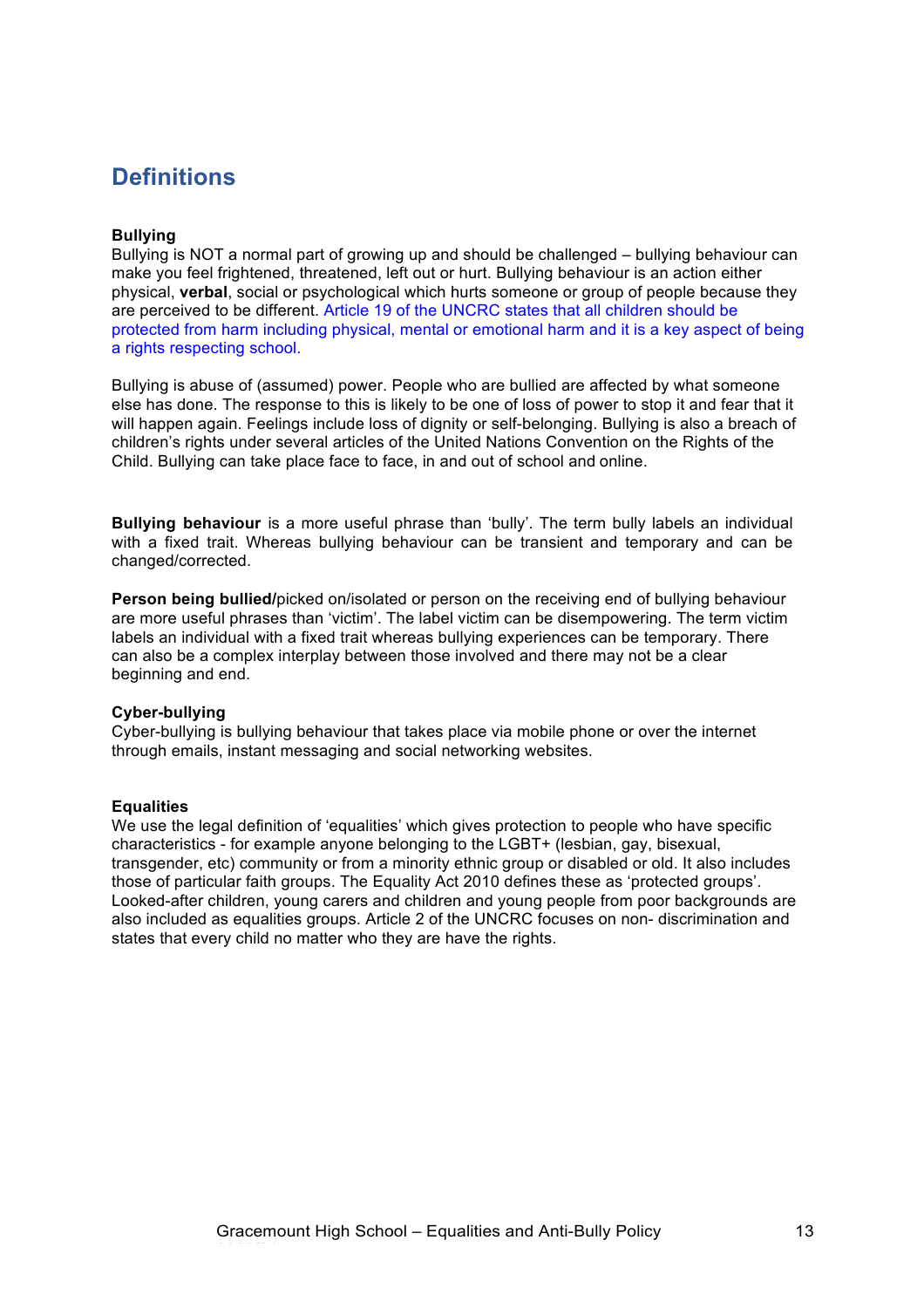#### **Unintentional bullying**

Bullying is not always intentional. Sometimes a person can feel that they are being bullied when the other person has not meant to bully them. It is how a person feels about their situation that is important. School staff will take seriously the worries of any young person who feels that they are being bullied. Quarrelling, 'falling out' and fighting are not bullying unless a person feels powerless to stop what is happening to them. Learning to deal with conflict and respecting the views of others are an important part of child development and we work hard to help young people develop skills to cope with these situations. The school ensures that they discuss bullying at a wider level rather than just encourages pupils to tell someone about it.

#### **Restorative practice**

Restorative practice is one of the key principles that we use at Gracemount High School. Restorative practice is a strategy that looks to repair relationships that have been damaged, including those that are damaged through bullying. It does this by trying to bring a sense of remorse from the person displaying the actions and forgiveness from the victim. Restorative action works best when both parties involved in the incident work together to find a better outcome.

#### **Microaggressions**

A microaggression is an act by a person that they may know that they are doing or not that can cause offense or harm to others. Examples could be using homophobic language to describe something without realising the meaning ("That is so gay" when referring to something as bad) or using the wrong pronouns for a person. Microaggression could also be discriminating against someone without knowing it on a regular basis even if this is unconscious and you don't realise that you are doing it.

#### **What is not bullying behaviour?**

"You don't have to like me…agree with me…or enjoy the same things I do. But you do have to respect me." (Respect Me, 2018). In order to work effectively, positively and diligently to prevent and respond to all forms of bullying and allegations of bullying behaviour, it is important to distinguish between what is and is not bullying behaviour.

Anyone can make a mistake or behave in a way that is inappropriate but not every action that has a negative impact on someone else is "bullying behaviour". Part of our responsibility and duty is to support our children and young people to develop resilience. We cannot condone the overuse or misuse of the term "bullying" or react disproportionately to children and young people's behaviours. To do so would be counterproductive.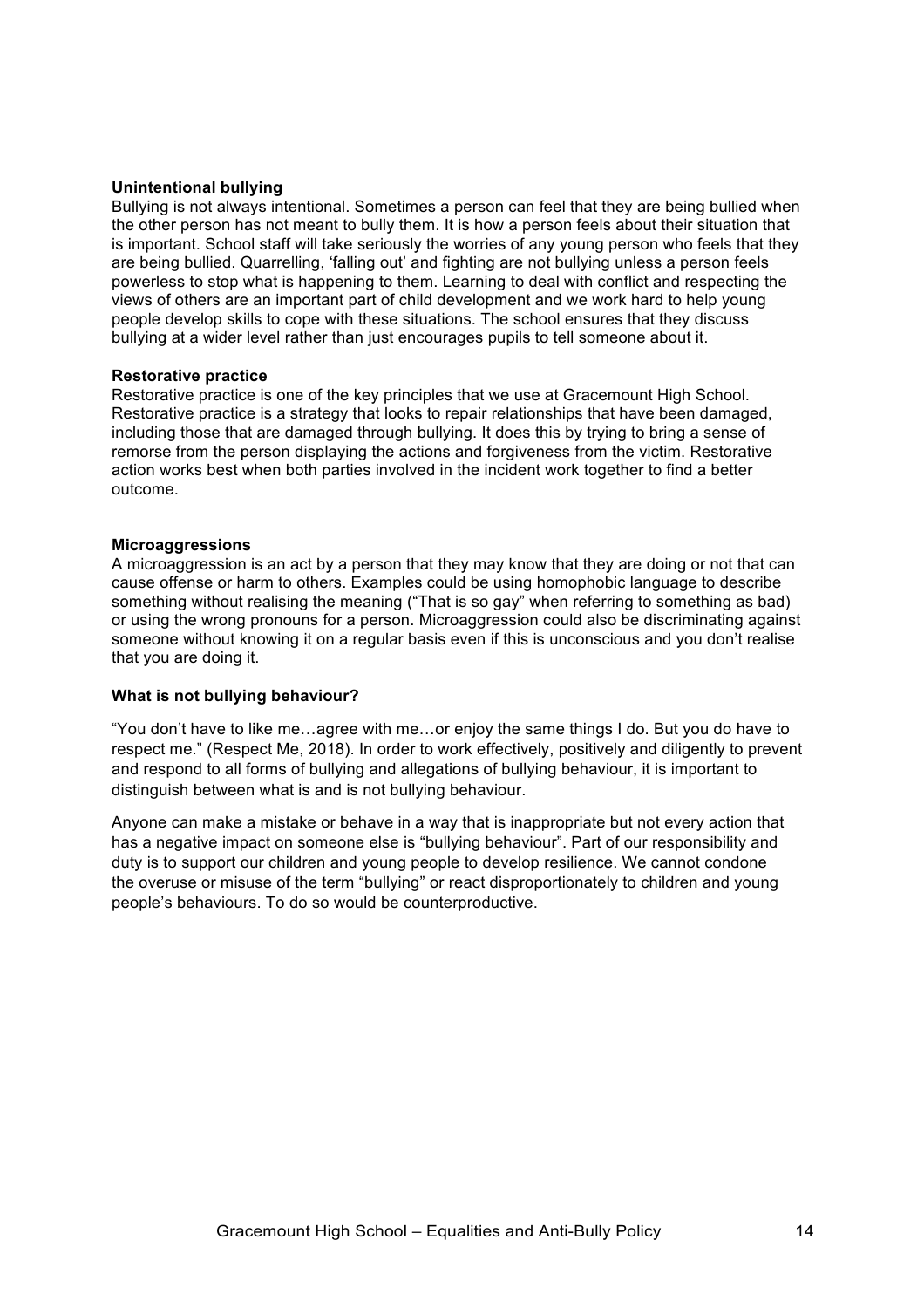We know that children and young people will fall out and disagree with each other as they form and build relationships. This is a normal part of development and most children and young people have the ability to bounce back from these experiences. It is important to discuss how they feel and help them to develop resilience to manage their relationships. This is in line with guidance from respectme**. "We should always remember that children will tease each other, fall in and out with each other, have arguments, stop talking to each other and disagree about what they like and don't like. This is a normal part of growing up and should be distinguished from bullying. However, in an environment where this behaviour is left unchecked, it can lead to bullying, making those being bullied feel afraid, uncomfortable and unsafe in their environment."** (Respect Me, 2018).

Furthermore, bullying behaviour can sometimes be unsuccessful as bullying behaviours can sometimes have no impact. In this case the person the behaviours were directed at has not been bullied but the behaviour still needs to be challenged appropriately and should not be ignored. For example, the use of homophobic or prejudicial language, which may have no impact on the person it is aimed at, must still be challenged, as the language itself is unacceptable and could affect other people.

respectme state "Bullying can affect people in different ways and this should be taken into consideration. If you are unsure if behaviour is bullying, look at the effect it is having on the child or young person. If they are unable to respond effectively and regain their sense of self and control in the situation, adults need to intervene to help restore it. Keeping the focus on impact reduces the emphasis on issues of persistence and intent. What you do about bullying is more important than how you define it." (2018).

Incidents may be perceived as bullying when they are, in fact, criminal in nature. It is important to ensure that criminal offences such as hate crime, child sexual exploitation and gender-based violence are clearly distinguished from bullying. For example, when someone is coerced or pressurised to do something sexual or is touched inappropriately, this is not bullying. It is sexual assault, sexual abuse or gender-based violence. There are laws to protect children and young people from this very serious behaviour.

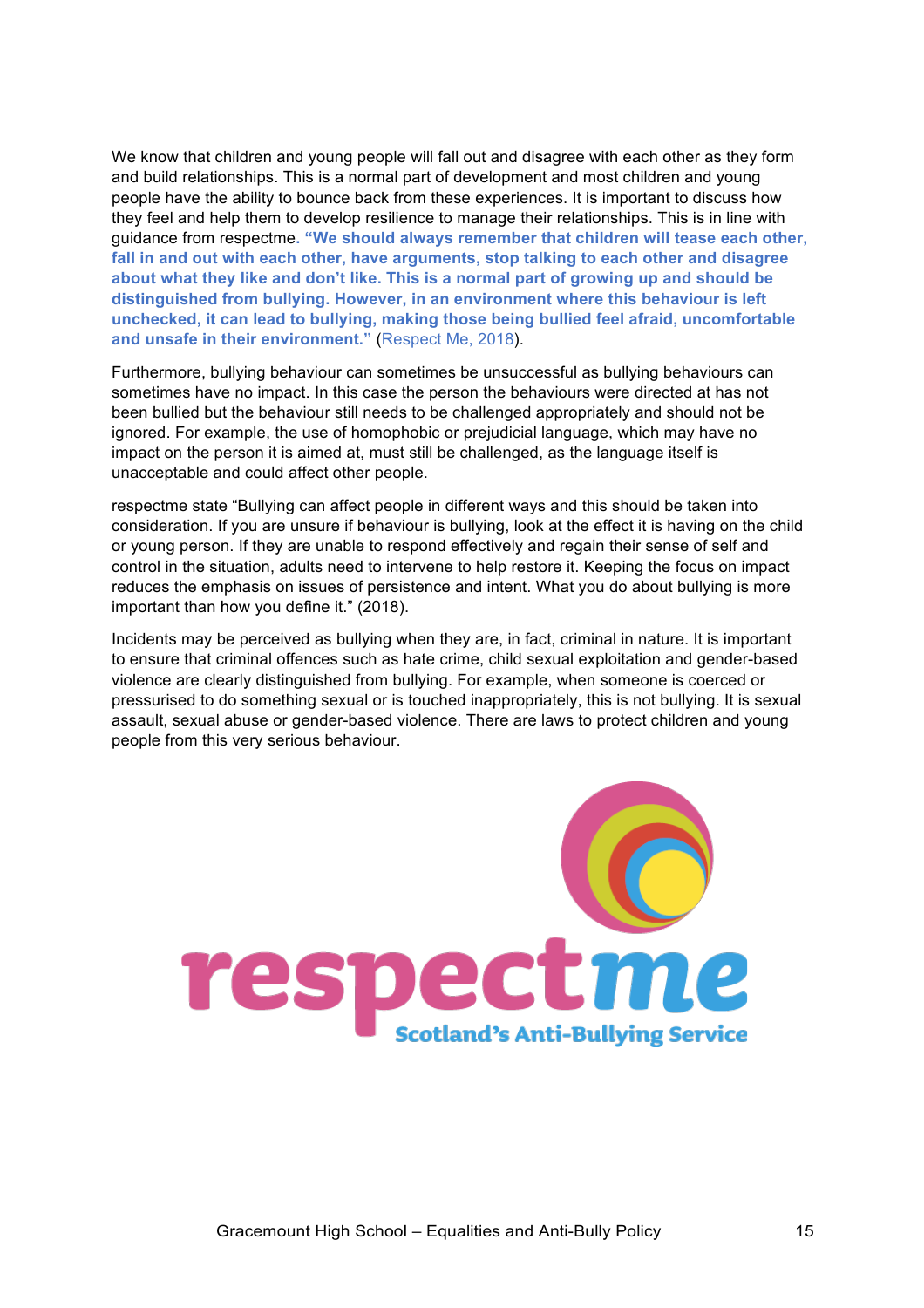# **Hate crime, equalities and prejudice-based bullying**

Hate crime is a crime motivated by malice or ill-will towards individuals because of their actual or perceived disability, race, religion, sexual orientation or gender identity. Hate crime can take a number of forms. Advice and guidance from Police Scotland should be sought if a hate crime may have taken place.

We are committed to advancing equality of opportunity for all. All forms of bullying and discrimination are unacceptable. At Gracemount High School we promote positive relations between diverse groups and people and we work towards eliminating any abuse of power or relationships. Gracemount High School strives to ensure that we treat all people with respect and provide a positive and safe space in which to work and learn. There may be additional barriers or risks for people with certain characteristics or beliefs. The Equality Act (2010) outlines characteristics protected by the Act:

- Age
- Disability
- Being or becoming a transsexual person
- Being married or in a civil partnership · Being pregnant or on maternity leave
- Race including colour, nationality, ethnic or national origin
- Religion, belief or lack of religion/belief
- Sex
- Sexual orientation

In addition, we recognise that children who do not have a protected characteristic may also be at risk of experiencing disadvantage, prejudice and discrimination. For example, care experienced children, young carers, non-heterosexual children, children with English as an additional language. Body image and socio-economic status can also be negatively impacted by prejudice.

**Equalities Act 2010 – Click here to access** 

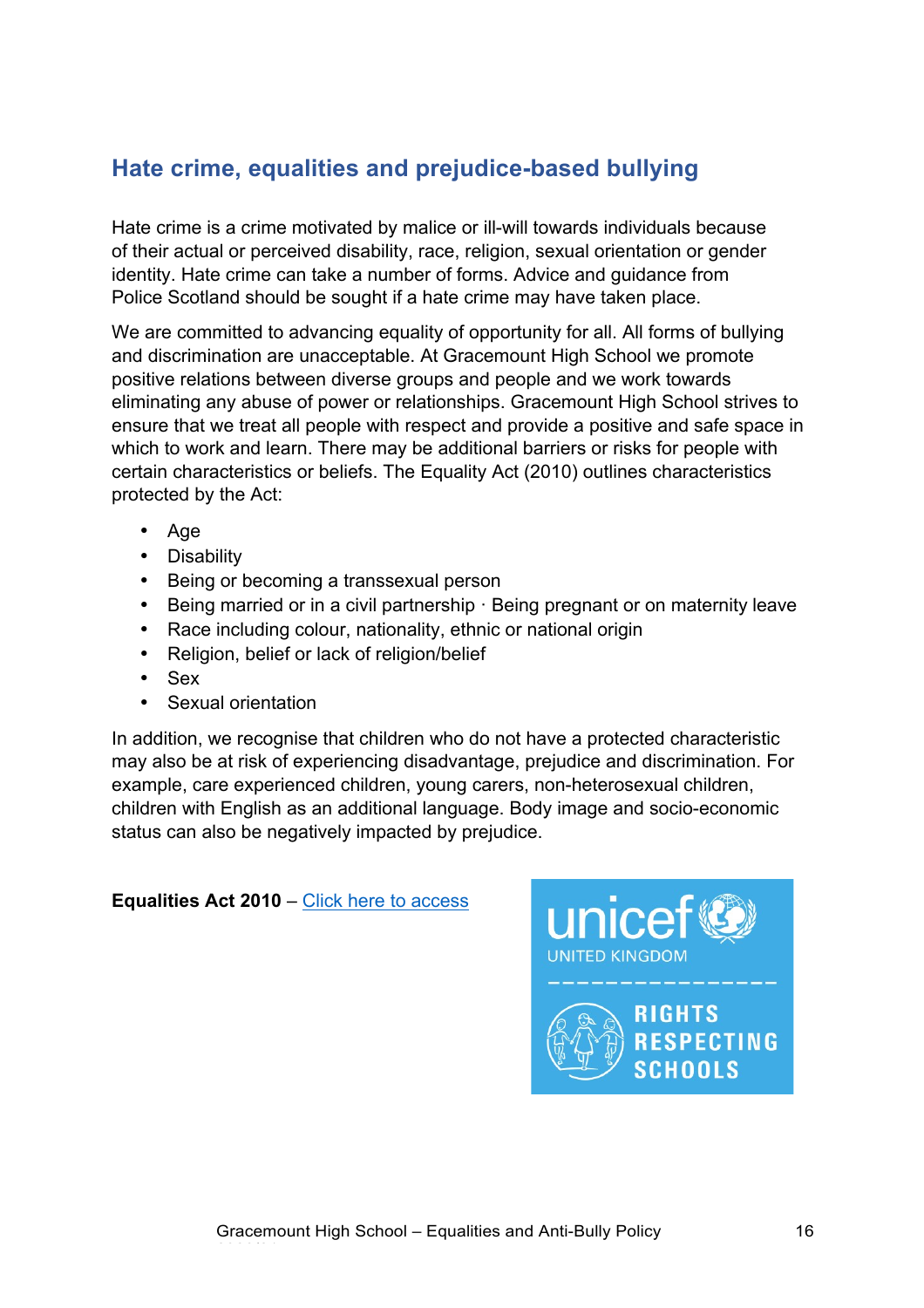# **Responsibilities of our school community**

The Head Teacher (Ross Hunter) is responsible for introducing and implementing this policy. He is also responsible for nominating an Equalities Co-ordinator (Lewis Whale, DHT) who is familiar with council equalities guidance. However, all staff, all pupils and their parents/carers have an active part to play in the development and maintenance of the policy, and in its success.

### Pupils are expected to:

- $\circ$  Support our rights respecting culture and celebrate diversity in the school.
- o Treat everyone equally and with respect at all times.
- $\circ$  Report all incidents of bullying and suspected incidents that other young people may be afraid to report
- $\circ$  Support each other and to seek help to ensure that everyone feels safe, and nobody feels excluded or afraid in school.
- o Seek support during the entire process and keep reporting incidents if there is no improvement

### Teachers and staff are expected to:

- o Teach about equality, rights and diversity in our curriculum.
- o Celebrate diversity and equalities throughout the school year.
- $\circ$  Defend the rights of others.
- o Treat all allegations seriously
- o Follow procedures in place
- o Monitor and record incidents accurately
- $\circ$  Follow council initiatives and quidelines including updating the policy regularly including being aware of the most recent updates in the policy and ensuring a focus on professional development – i.e CIRCLE doc
- o Be vigilant in the classroom and create a positive and inclusive environment
- o Where possible have a presence at classroom doors and in the corridors to help support positive and inclusive environment around the school
- o Ensure relevant people are aware including parents/carers
- o Check in with the pupil to ensure they are feeling supported and the incident/s are no longer occurring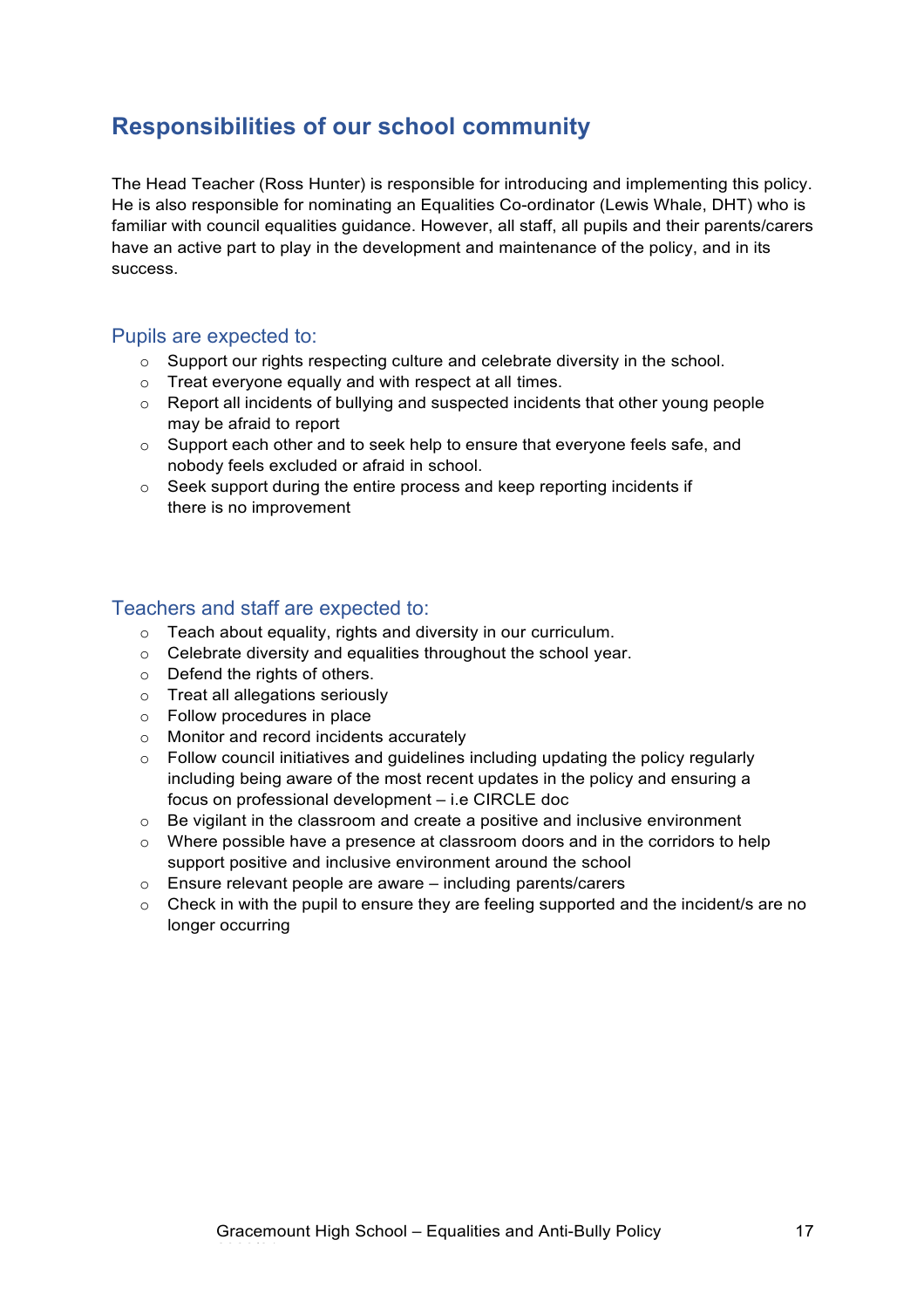#### Parents/Carers can help by:

- o Supporting our anti-bullying and equalities policy and procedures
- $\circ$  Promoting equality and diversity as well as children's rights and the UNCRC.
- o Supporting pupils to report concerns to the relevant person
- o Updating the school about any incidents they find out about
- $\circ$  Encouraging their children to be positive members of the school community
- o Discussing with their child's Pupil Support Leader any concerns that their child may be experiencing
- o Helping to establish an anti-bullying culture outside of school including modelling their own positive behaviour in school as well as in the community

### The Senior Leadership Team is expected to:

- o Promote a rights respecting ethos that values equalities and diversity.
- o Monitor and report annually on the implementation of this policy.
- $\circ$  Supervise the review and updating of this policy at least every four vears.
- o Be an active part in serious bullying issues
- $\circ$  Ensure a robust enhanced p7 transition programme is in place to highlight any potential concerns regarding bullying behaviour

## **Concerns, Complaints… and Compliments**

As a Rights Respecting School, we are committed to dealing appropriately to all incidents raised. In spite of our determination to eliminate bullying, we recognise that there may be times when parents/carers feel that we have not dealt effectively with an incident of bullying and we ask that this be brought to the Head Teacher's notice. If the Head Teacher cannot resolve these concerns and parents/carers remain dissatisfied, then the matter can be referred to council as described below.

We are also pleased to receive compliments – feedback from parents when things have gone well.

#### **Advice and Complaints Service:**

http://www.edinburgh.gov.uk/educationcomplaints

# **COMMUNICATING THIS POLICY**

- $\circ$  We advertise our anti-bullying, equality and diversity policy on the school web-site
- o We share this at assemblies and in PSE lessons at regular points each year
- o School staff can access it on the shared drive
- o The policy will be shown on posters around the school
- $\circ$  A leaflet is available for pupils/parents/carers/partners summarising this policy this will be in the form of a SWAY presentation completed by pupils by August 2021.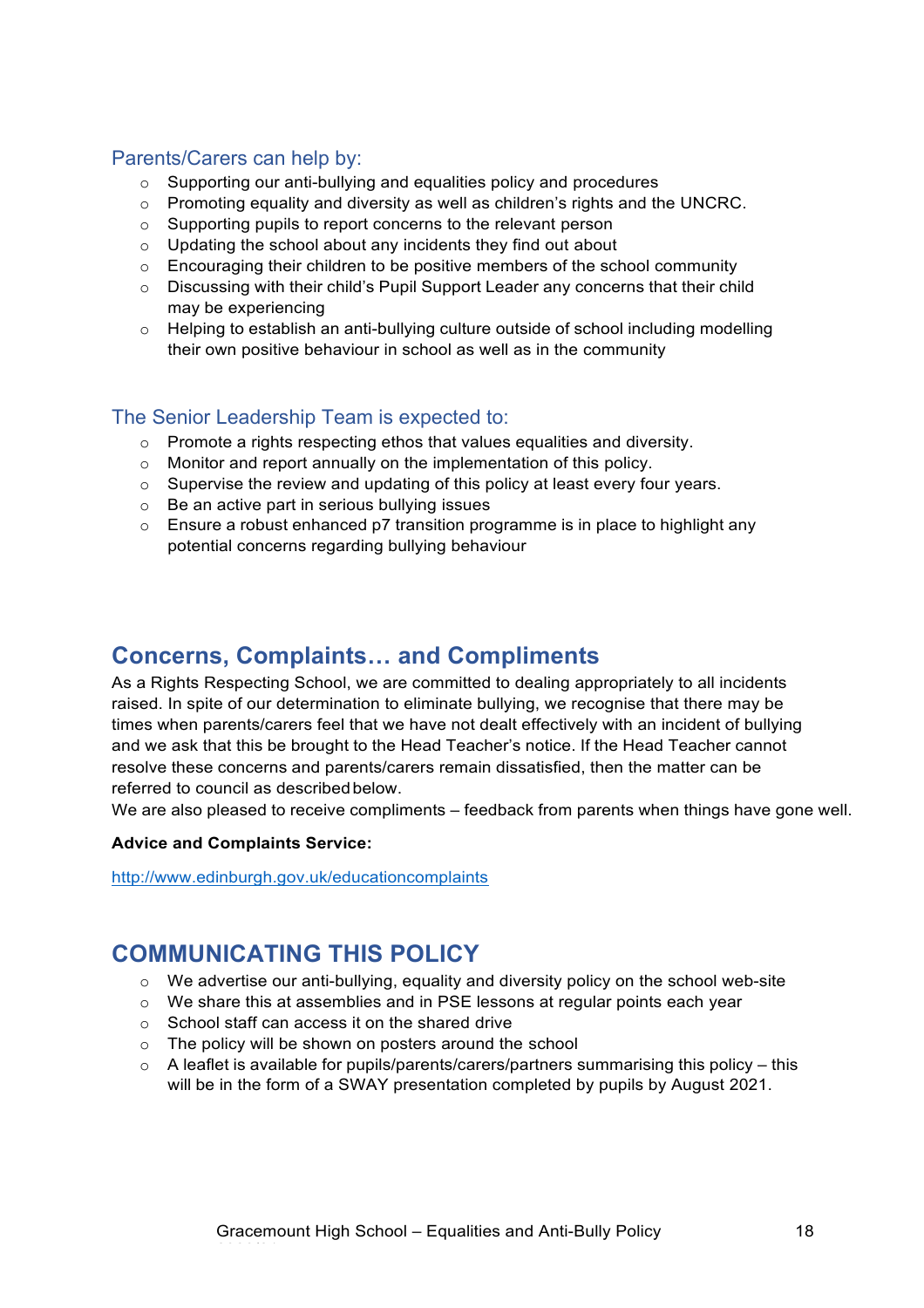# **EVALUATING AND REVIEWING OUR POLICY**

We evaluate this policy using the following measures:

- o S2 City of Edinburgh Council bullying questionnaire
- o The number of incidents recorded over a year
- o Focus groups and questionnaires with pupils where pupils are encouraged to be honest
- $\circ$  Feedback from the Pupil Council and groups across the school including the Rights Respecting School group and the LGBTQI+ group
- o Feedback from the parent council
- $\circ$  The policy and procedure will be reviewed every 4 years

## **Procedures and Strategies**

#### **Prevention**

- o We remind pupils at least twice a year about how our school deals with bullying, including cyberbullying.
- o Periodic poster campaigns will be used to remind pupils that bullying and discrimination are not acceptable, and tells them what to do if they are bullied. There is a main focus on this during Respect Week each year.
- $\circ$  We use evaluation tools which measure ethos, relationships and confidence in schools, such as pupil well-being questionnaires, pupil focus groups and bullying surveys.
- $\circ$  The school holds diversity and anti-bullying assemblies regularly and consistently so there is a clear message.
- o A pupils' comments box is held in at the school office where pupils can leave comments.
- $\circ$  Training opportunities are promoted to staff and parents that explore the development of attachment, empathy, resilience and problem solving skills.
- $\circ$  There is a buddy system where every S1 pupil has an S6 buddy in their registration class. (This has been stopped due to the Covid 19 pandemic but we will set this back up when we can).
- $\circ$  The school has the Gold Level of the Rights Respecting School Award. We were the first local authority school to achieve this in the City of Edinburgh Council.
- $\circ$  The school has a whole-school nurture approach which all pupils are made aware of break and lunch times are supervised by staff and prefects to be alert to bullying and discrimination.
- o Our staff are supported in accessing professional development opportunities that increase their awareness and understanding of bullying, prejudice and discrimination.
- o Restorative practices are embedded within our school ethos and values.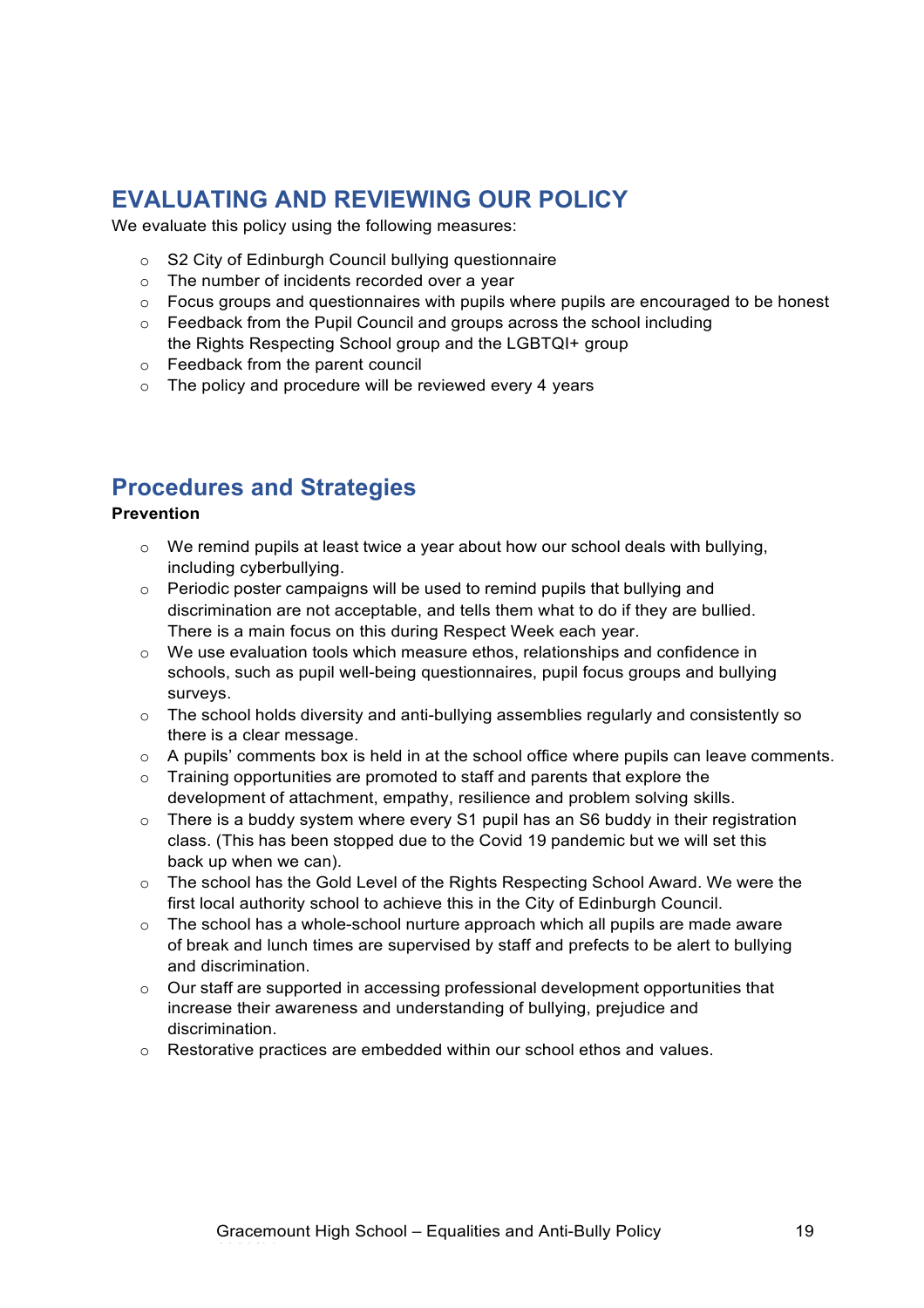#### **The Curriculum for Excellence is used to:**

- $\circ$  Increase knowledge of children's rights and responsibilities as responsible citizens
- $\circ$  Provide age-appropriate reading materials and resources that provide a balanced diversity, e.g. family structures that include single parents, ethnic minorities, disabled people and same-sex parents.
- $\circ$  Monitor and improve where needed the attainment and achievement of pupils in protected groups to develop successful learners.
- $\circ$  Ensure that children and young people in protected groups are appropriately included in developing pupil participation as effective contributors.
- o Build resilience and empathy in young people as confident individuals
- $\circ$  Raise awareness about bullying and our Equality, Diversity and Anti-Bullying Policy across a range of school subjects.
- o Supervised break and lunch club identified pupils can access.

#### **WHAT WE DO WHEN BULLYING OCCURS**

A child may not be engaging consciously in bullying behaviour, but its impact is still felt and this is taken seriously. The level of awareness of a child who is bullying is a significant factor in how it is dealt with.

Pupils who experience bullying or discrimination will be listened to and supported.

Pupils who engage in bullying behaviour or discrimination will be treated fairly and consistently using a range of measures.

#### **Some examples of our strategies are:**

- o Restorative practices, including acknowledging grievances
- o Involvement of parent/carer where appropriate
- o Counselling
- $\circ$  Involvement of other agencies and partners in health, police and voluntary sector such as the Health Opportunities Team, Educational Psychologist, CAMHS
- o De-escalation strategies
- $\circ$  Physical separation of person/people bullying, where necessary and possible
- $\circ$  Time out in Ambition/Cool-Down as agreed and support from Pupil Support staff
- o Appropriate sanctions
- o In extreme cases, Child Protection procedures will be considered
- $\circ$  Exclusion from school is not itself a sanction or punishment for bullying behaviour and will only be used as a last resort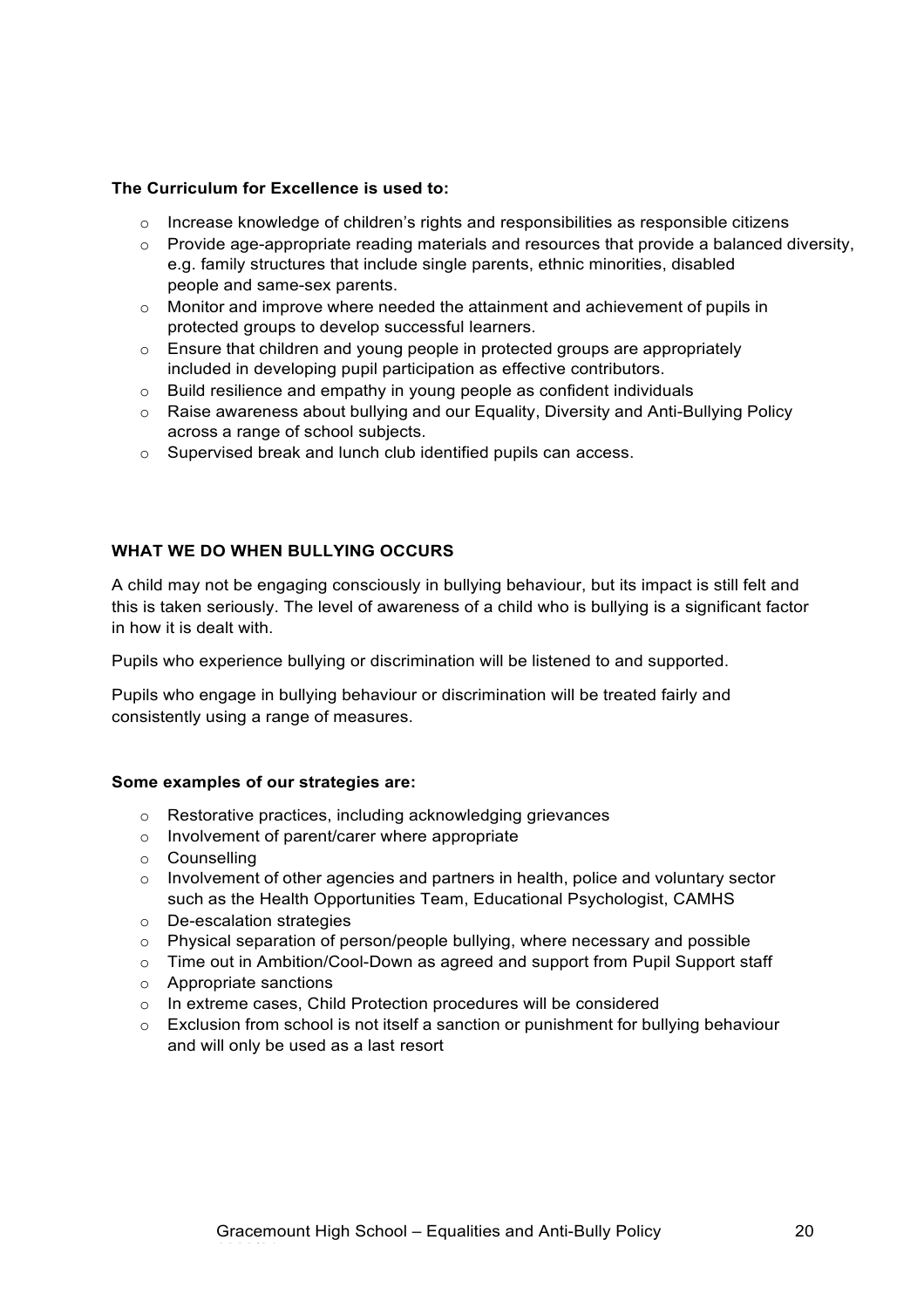#### **Our support to pupils who are bullied or discriminated against:**

- $\circ$  Pupils will be consulted at all stages to ensure they are involved with how the situation is being dealt with.
- $\circ$  They are reassured that they do not deserve this and it is not their fault.
- o We assure them that it was right to report the incident.
- $\circ$  We encourage them to talk about how they feel and try to ascertain the extent of the problem.
- $\circ$  We engage them in making choices about how the matter may be resolved
- o We discuss strategies for being safe and staying safe
- o We ask them to report immediately any further incidents to us
- $\circ$  We affirm that it can be stopped and that we will persist with intervention until it does
- $\circ$  We work in partnership with parents/carers at all stages to ensure that their child is supported appropriately.
- $\circ$  We follow up with pupils who have reported bullying to ensure that there have been no further concerns

#### **Our work with pupils who bully others**

- $\circ$  We interview the pupil (or pupils) involved in bullying separately.
- o We listen to their version of events and talk to anyone who may have witnessed the bullying.
- $\circ$  We reinforce the message that bullying is not acceptable, and that we expect it to stop.
- $\circ$  We work restoratively to help pupils to understand the impact of their behaviour on others.
- o We affirm that it is right for pupils to let us know when they are being bullied.
- o We consider appropriate sanctions.
- o We advise pupils responsible for bullying that we check to ensure that bullying stops.
- o Where both parties are willing, we facilitate restorative meetings so that relationships can be repaired.
- $\circ$  We work in partnership with parents/carers at all stages to ensure that their child is supported appropriately.
- $\circ$  We work with pupils who have been involved in bullying others to ascertain the sort of support that they need.

An important aspect of our anti-bullying policy is to remember that the most effective solution in dealing with bullying and equalities issues is to use restorative practice and educate the person displaying the behaviours so that this type of behaviour does not happen again.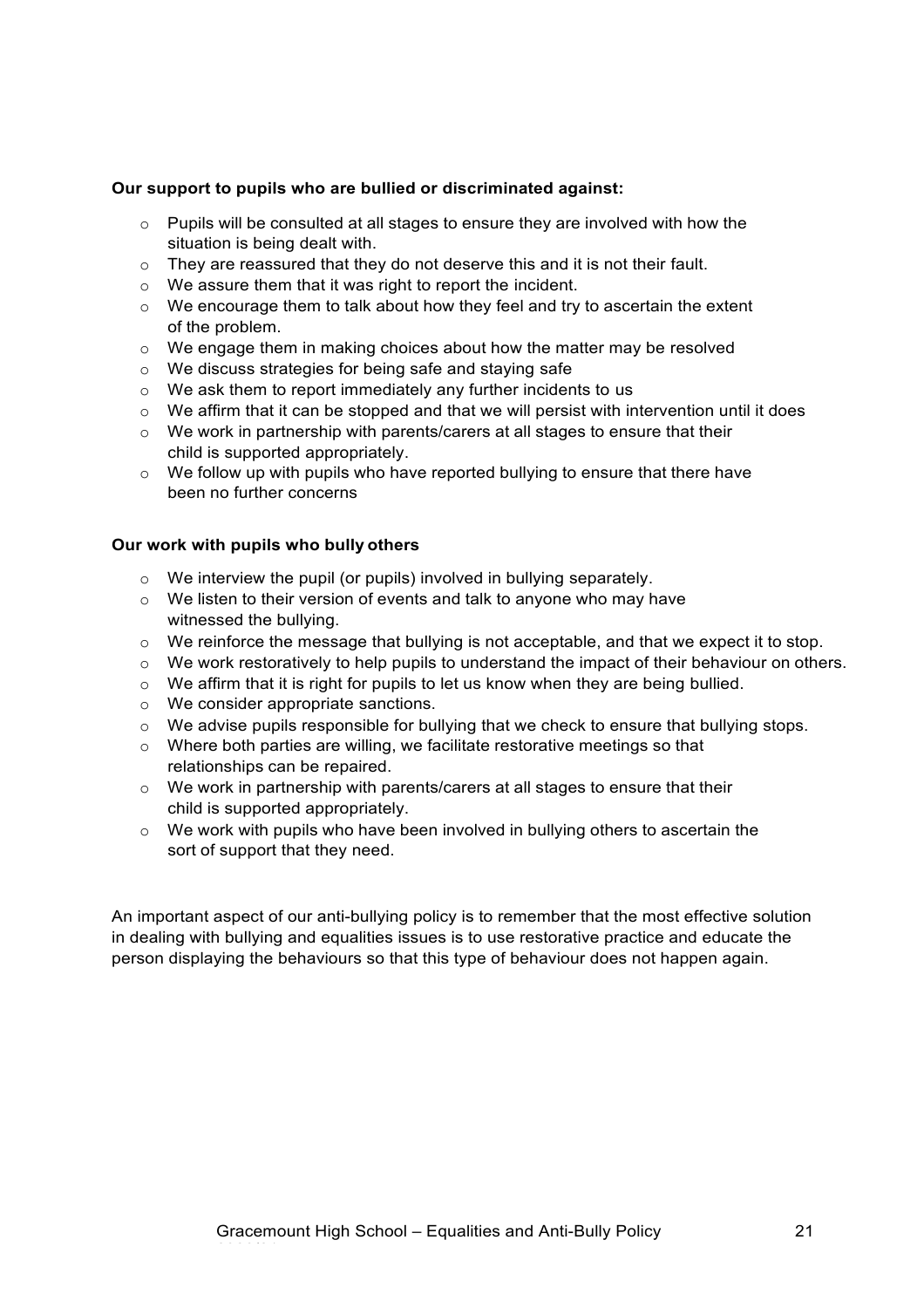#### **REPORTING AND RECORDING INCIDENTS**

Pupils who feel that they are experiencing bullying, or are worried about someone else who is being bullied should report this to their Pupil Support Leader or their Year Head.

Staff should report any bullying concerns to the appropriate Pupil Support Leader or Year Head. They can also complete a Wellbeing Concern Form.

Where bullying has been substantiated, or in any case of bullying or discrimination on the grounds of race, gender, disability, faith, economic status or sexual orientation, incidents are recorded using a

City of Edinburgh Council form and stored on the shared drive. We report to the council annually on this matter.

Cyberbullying and bullying outside the school premises

We know that bullying can occur outside the school gates and via mobile phones and social network internet sites. The bullying may be done by pupils from our own school, by pupils from other schools or by people who are not at school at all.

#### **Where a pupil or parent tells us of bullying off the school premises we will:**

- o Talk to pupils about how to avoid or handle bullying outside of school.
- o Discuss agencies who could help to support pupils/families including Childline/Respectme
- o Consider additional support including the support of the police School Police Link Officer (PC
- o Fiona Swanston)
- o Contact other schools where appropriate

#### **EQUALITY IMPACTS ANALYSIS – from 2021/22 onwards**

When reviewing or creating any new policies or services within our school, we give due regard to all protected groups and consider whether any individual or group might experience a particularly positive or negative impact. We keep a record of this and where necessary we take steps to reduce any negative impact.

#### **INVOLVEMENT**

We actively encourage all our young people to participate in school and extra-curricular activities and we take positive action to make sure that the diverse school population is represented in activities, surveys and our pupil council.

#### **GATHERING AND MONITORING INFORMATION**

Our school routinely monitors the attainment of pupils by ethnicity, socio-economic status, gender, Additional Support Needs and whether they are Looked After. We also monitor attendance and exclusion of pupils and discuss appropriate supports we can offer to help support with this. We examine our annual records of incidents and survey information We are aware of our local